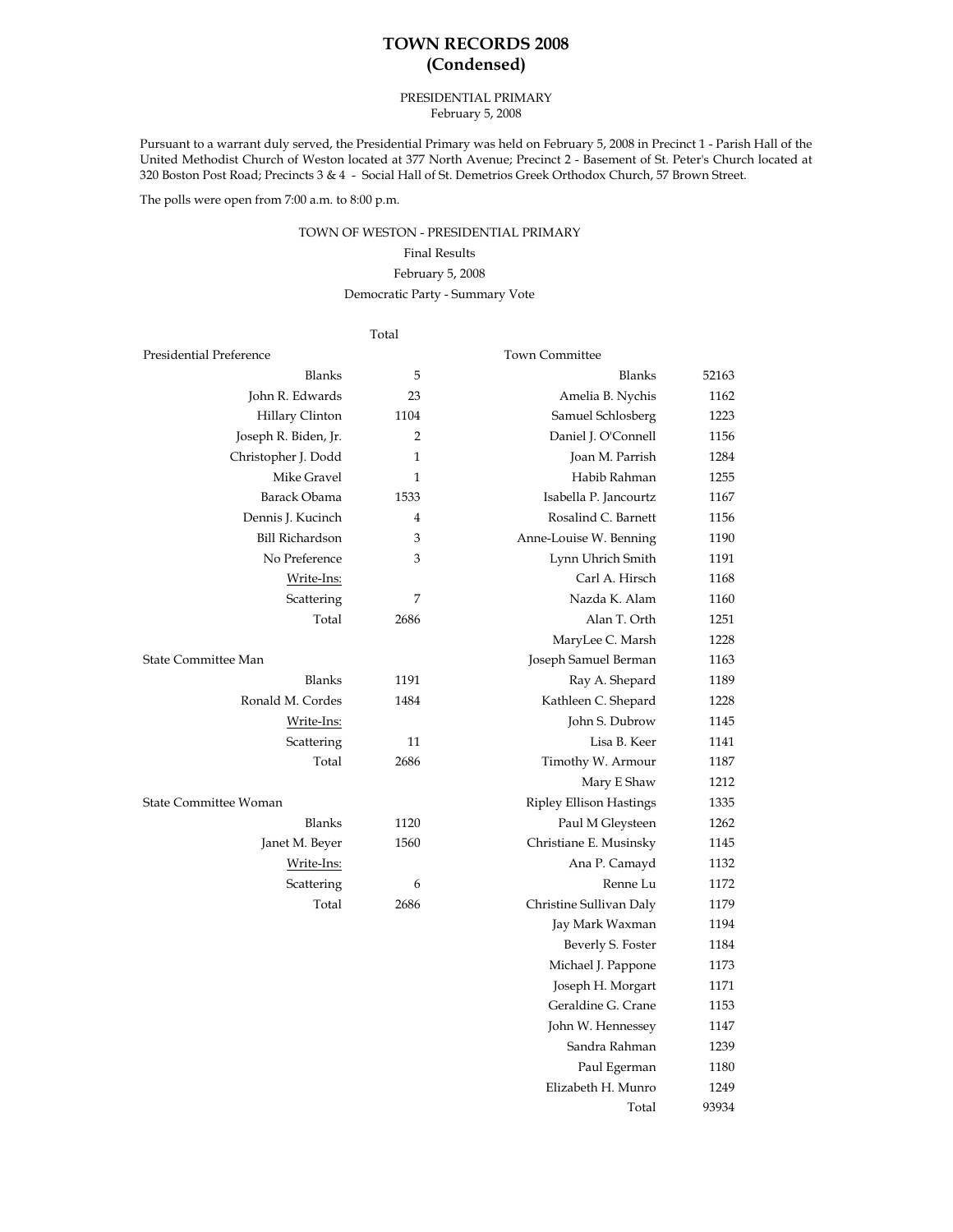#### TOWN OF WESTON - PRESIDENTIAL PRIMARY Final Results February 5, 2008 Republican Party - Summary Vote

|                                | Total          |                               |                |
|--------------------------------|----------------|-------------------------------|----------------|
| <b>Presidential Preference</b> |                | <b>Town Committee</b>         |                |
| <b>Blanks</b>                  | $\overline{2}$ | <b>Blanks</b>                 | 41714          |
| John McCain                    | 679            | <b>Frances Barrett Foster</b> | 720            |
| Fred Thompson                  | 0              | A. Richard Hersum             | 776            |
| Tom Tanceredo                  | $\mathbf 0$    | W. LouiseHersum               | 753            |
| Duncan Hunter                  | $\overline{2}$ | Jacques Wajsfelner            | 711            |
| Mike Huckabee                  | 16             | Marguerite R. Sarkisian       | 726            |
| Mitt Romney                    | 817            | Edward C. Michaud, Jr.        | 740            |
| Ron Paul                       | 30             | Warren E. Norquist            | 740            |
| Rudy Giuliani                  | 11             | Carol Lutz Norquist           | 732            |
| No Preference                  | $\overline{2}$ | <b>Charles Stephen Foster</b> | 716            |
| Write Ins:                     |                | Martina K. Vela               | 697            |
| Scattering                     | 11             | John Henry DeJong             | 712            |
| Total                          | 1570           | Carole Lee Dejong             | 699            |
|                                |                | Melvyn L. Lurie               | 728            |
|                                |                | Richard A. Murray             | 826            |
| <b>State Committee Man</b>     |                | Michael F. Cronin             | 756            |
| <b>Blanks</b>                  | 670            | E. Christopher Palmer         | 728            |
| Peter Dulchinos                | 894            | John J. Noone                 | 749            |
| Write Ins:                     |                | Joseph Andrew Lauricella      | 699            |
| Scattering                     | 6              | Write-Ins:                    | $\mathbf 0$    |
| Total                          | 1570           | Akin, J                       | 1              |
|                                |                | Maystrovsky, R                | 1              |
| State Committee Woman          |                | Maystrovsky, V                | $\overline{c}$ |
| <b>Blanks</b>                  | 672            | Gordon, G                     | 1              |
| Sandra B. Martinez             | 896            | Rohall,D                      | $\overline{c}$ |
| Write Ins:                     |                | McDonald, M                   | 1              |
| Scattering                     |                | Carlson, J                    | 1              |
| Total                          | 1570           | Carlson, S                    | 1              |
|                                |                | Hedges, C                     | 1              |
|                                |                | Alagna, M                     | 1              |
|                                |                | Murphy,k                      | 1              |
|                                |                | Loeber,F                      | 1              |
|                                |                | Schmidek, I                   | 1              |
|                                |                | Bosse, A                      | 1              |
|                                |                | Loeber, M                     | 1              |
|                                |                | Spencer, V                    | 1              |
|                                |                | Abrams, I                     | 1              |
|                                |                | Schmidek, C                   | 1              |

Spencer, B 1 Abrams,S 1 Klapholz,H 1 Klapholz, M 1 Farooqui,M<sub>1</sub> Yates,P<sub>1</sub> Gallagher, W 2 Total 54950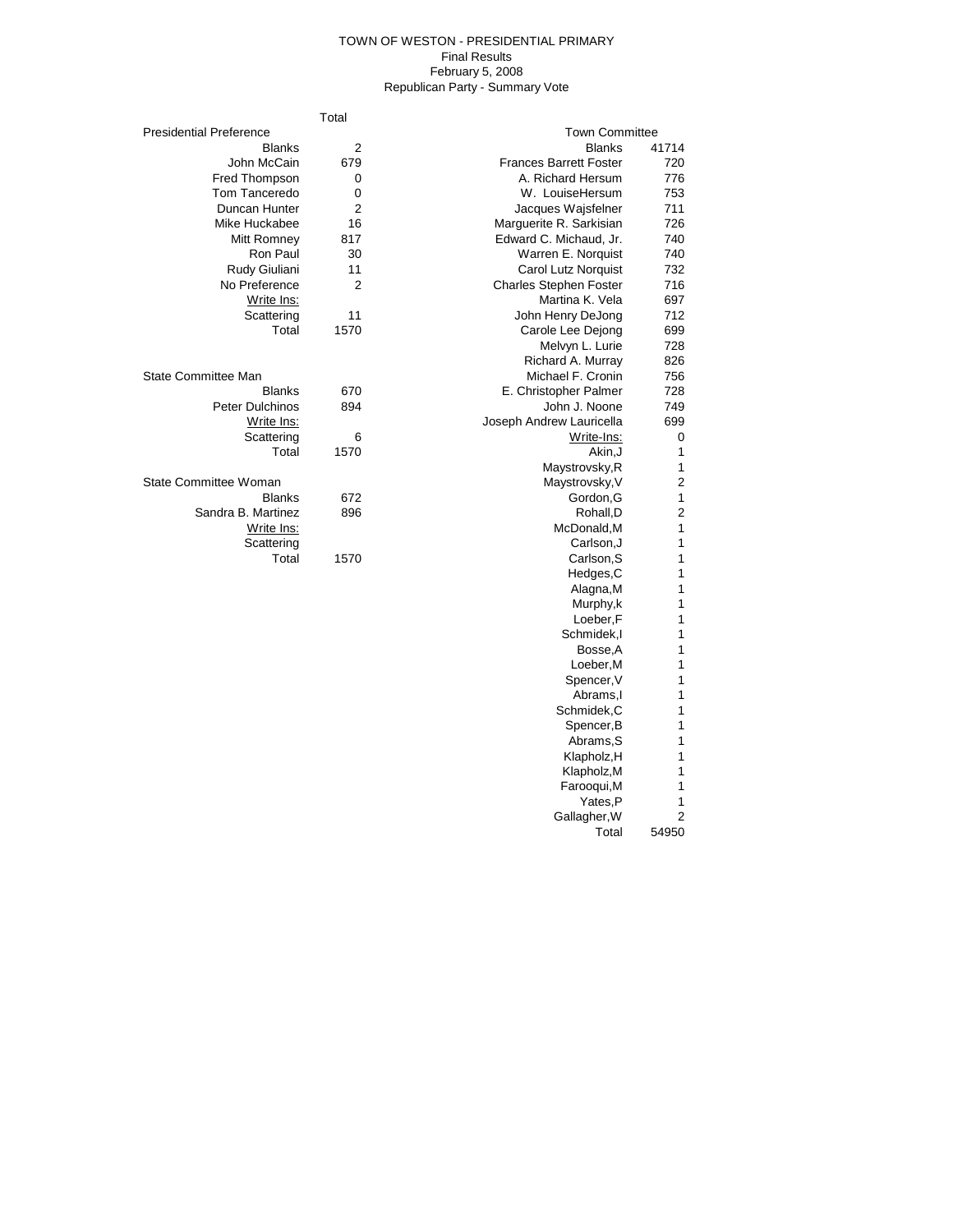# Working Families - Summary Vote TOWN OF WESTON - PRESIDENTIAL PRIMARY Final Results February 5, 2008

|                                | Total |                              | Total |
|--------------------------------|-------|------------------------------|-------|
| <b>Presidential Preference</b> |       | <b>State Committee Woman</b> |       |
| No Preference                  | 0     |                              |       |
| <b>Blanks</b>                  | 0     | <b>Blanks</b>                | 0     |
| Total                          | 0     | Total                        | 0     |
| State Committee Man            |       | <b>Town Committee</b>        |       |
|                                |       | <b>Blanks</b>                | 0     |
| <b>Blanks</b>                  | 0     | Write-Ins:                   |       |
| Write-Ins                      |       |                              |       |
|                                | 0     | <b>Blanks</b>                | 0     |
| Total                          | 0     |                              |       |
|                                |       | Total                        | U     |

#### Green-Rainbow Party TOWN OF WESTON - PRESIDENTIAL PRIMARY Final Results February 5, 2008

|                                | Total |                       |    |
|--------------------------------|-------|-----------------------|----|
| <b>Presidential Preference</b> |       | State Committee Woman |    |
| <b>Blanks</b>                  |       | <b>Blanks</b>         | 7  |
| <b>Jared Ball</b>              | 0     | Write-Ins             |    |
| Ralph Nader                    | 1     |                       |    |
| Elaine Brown                   | 0     |                       |    |
| <b>Kat Swift</b>               | 1     | Total                 | 7  |
| Cynthia McKinney               | 0     |                       |    |
| Ken Mesplay                    | 0     | <b>Town Committee</b> |    |
| No Preference                  | 1     | <b>Blanks</b>         | 70 |
| Write-Ins                      |       | <u>Write-Ins:</u>     | 0  |
| Scattering                     | 4     |                       |    |
| Total                          | 7     |                       |    |
|                                |       | Total                 | 70 |
| State Committee Man            |       |                       |    |
| <b>Blanks</b>                  | 1     |                       |    |
| Daniel Melnechuk<br>Write-Ins  | 6     |                       |    |
|                                | 0     |                       |    |
| Total                          | 7     |                       |    |
|                                |       |                       |    |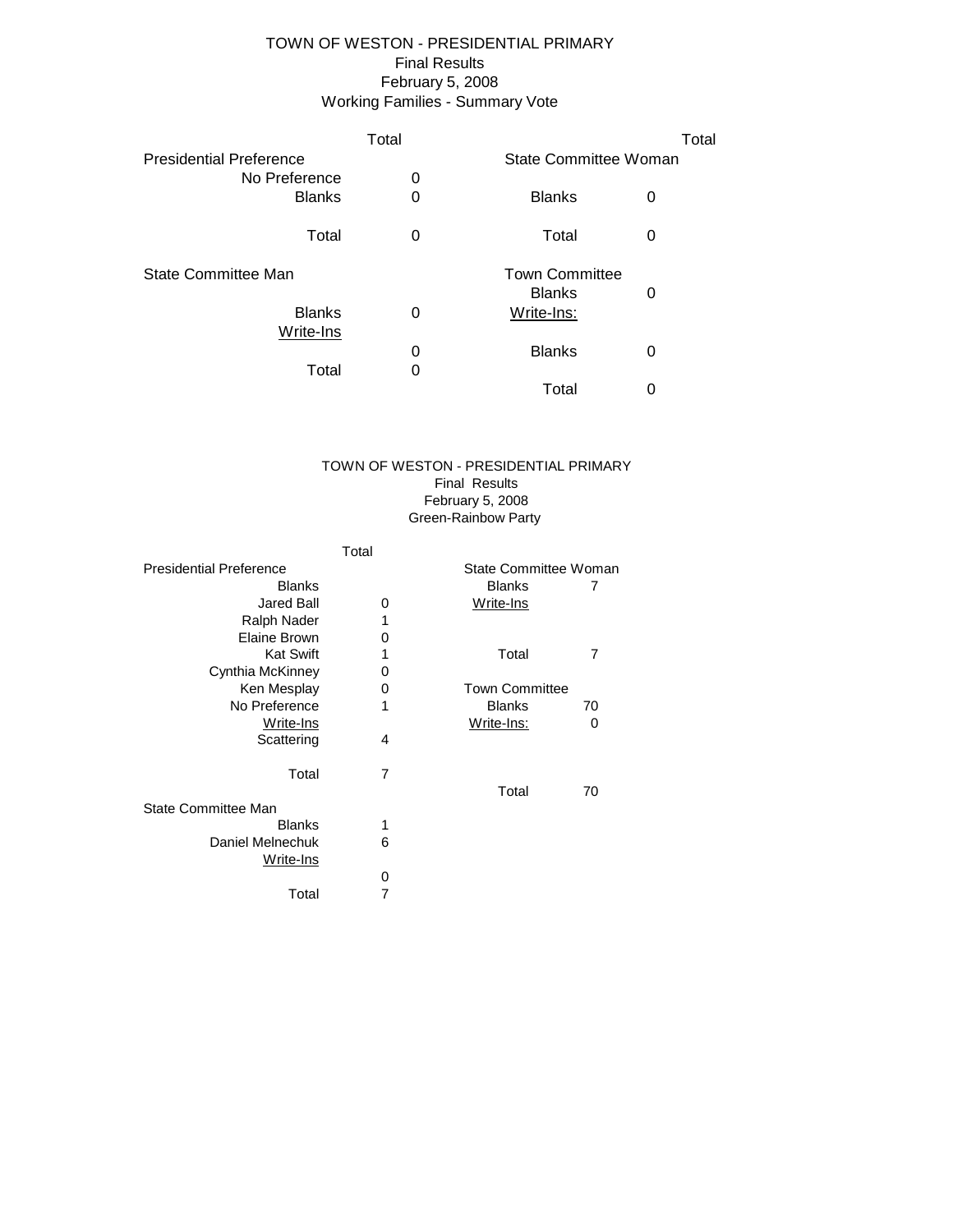## **ANNUAL TOWN ELECTION May 10, 2008**

Pursuant to a warrant duly served, the Annual Town Election was called to order in the Town Hall Auditorium by Warden Susan Banghart at 8 a.m. on May 10, 2008, for the election of Town Officers. Emily Hutcheson swore the election officers to the faithful performance of their duties.

Total ballots cast were as follows:

| Precincts $1 & 2$ | 1029 |
|-------------------|------|
| Precincts $3 & 4$ | 804  |
| TOTAL             | 1833 |

The results of the election were as follows:

|                     | Moderator - One Year                             |                |                  |
|---------------------|--------------------------------------------------|----------------|------------------|
| Robert M. Buchanan* | 111 Summer Street                                | Caucus Nominee | 1445             |
| <b>Blanks</b>       |                                                  |                | 375              |
| Scattering          |                                                  |                | 13               |
|                     | Selectman - Three Years                          |                |                  |
| Michael H. Harrity* | 695 Boston Post Road                             | Caucus Nominee | 1296             |
| John J. Noone       | 745 Boston Post Rd                               | Caucus Nominee | 485              |
| <b>Blanks</b>       |                                                  |                | 51               |
| <b>Scattering</b>   |                                                  |                | $\mathbf{1}$     |
|                     | Assessors - Three Years Vote for Two             |                |                  |
| Janice M. Glynn*    | 54 Old Colony Road                               | Caucus Nominee | 1308             |
| Alan t. Orth*       | 17 Warren Lane                                   | Caucus Nominee | 1265             |
| <b>Blanks</b>       |                                                  |                | 1084             |
| <b>Scattering</b>   |                                                  |                | 9                |
|                     | School Committee - Three Years                   |                |                  |
| Joanna M. Stimpson* | 39 Lexington Street                              | Caucus Nominee | 1335             |
| <b>Blanks</b>       |                                                  |                | 488              |
| Scattering          |                                                  |                | 10               |
|                     | Recreation Commission - Three Years Vote for Two |                |                  |
|                     |                                                  | Caucus Nominee | 1375             |
| Elly D. Pendergast* | 59 Wellesley Street                              |                | 1187             |
| James I. Rubens*    | 20 Ledgewood Road                                | Caucus Nominee |                  |
| <b>Blanks</b>       |                                                  |                | 1096             |
| <b>Scattering</b>   |                                                  |                | 8                |
|                     | Planning Board - Five Years                      |                |                  |
| Diana Chaplin       | 56 Chestnut Street                               | Caucus Nominee | 468              |
| Gary R. Lee         | 54 Old Colony Road                               |                | 1266             |
| <b>Blanks</b>       |                                                  |                | 99               |
| <b>Scattering</b>   |                                                  |                | $\boldsymbol{0}$ |
|                     | Library Trustees - Three Years Vote for Two      |                |                  |
| Diana S. Coates*    | 30 Myles Standish Road Caucus Nominee            |                | 1269             |
| Joseph W. Mullin*   | 81 Merriam Street                                | Caucus Nominee | 1300             |
| Blanks              |                                                  |                | 1094             |
| <b>Scattering</b>   |                                                  |                | $\boldsymbol{0}$ |
|                     | Library Trustees - Three Years Vote for Two      |                |                  |
| Joel Angiolillo     | 326 Conant Road                                  | Caucus Nominee | 1284             |
| <b>Blanks</b>       |                                                  |                | 545              |
| <b>Scattering</b>   |                                                  |                | $\overline{4}$   |

\*Indicates incumbent

 $\overline{a}$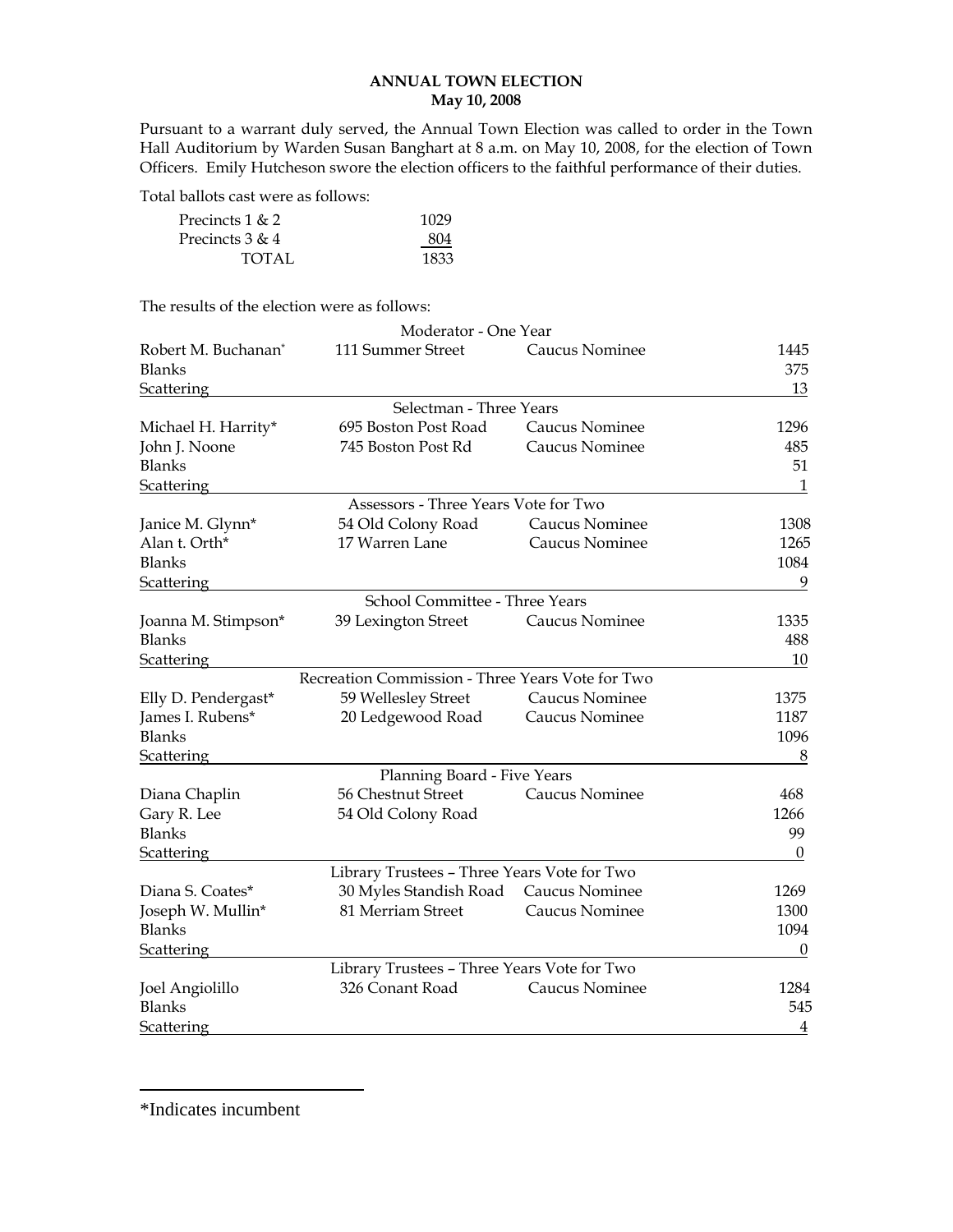|                             | Board of Health -Three Years                 |                |      |
|-----------------------------|----------------------------------------------|----------------|------|
| Carl A. Hirsch <sup>*</sup> | 7 Conant Rd                                  | Caucus Nominee | 1322 |
| <b>Blanks</b>               |                                              |                | 507  |
| Scattering                  |                                              |                | 4    |
|                             | Commissioner of Trust Funds - Three Years    |                |      |
| Charles M. Ganson*          | 150 Chestnut Street                          | Caucus Nominee | 1293 |
| <b>Blanks</b>               |                                              |                | 536  |
| Scattering                  |                                              |                | 4    |
|                             | Measurers of Lumber -One Year Vote for Three |                |      |
| George F. Amadon            | 17 Village Road                              | Caucus Nominee | 1170 |
| David C. Bennett*           | 56 Westland Road                             | Caucus Nominee | 1174 |
| Barrett W. Gilchrist*       | 75 Warren Avenue                             | Caucus Nominee | 1171 |
| <b>Blanks</b>               |                                              |                | 1973 |
| Scattering                  |                                              |                | 11   |

## BALLOT QUESTION NO. 1: PROPOSITION 2½ DEBT EXCLUSION

Shall the Town of Weston be allowed to exempt from the provisions of Proposition two and onehalf, so called, the amount required to pay for the bond(s) issued in order to design, engineer, construct and equip the following, including all costs incidental and related thereto: (1) DPW Equipment Replacement; (2) Sidewalk Maintenance; (3) Police and Fire Communications; (4) Wellesley Street/South Avenue Intersection Improvements Design; (5) Street Light Fixture Replacement; (6) School Bus Replacements; and (7) School Paving?

Yes: 1208 No: 487 Blanks: 138

BALLOT QUESTION NO. 2: SALE OF WINE AT FOOD STORES Shall an act passed by the General Court in the year 2008, entitled "An Act Authorizing the Town of Weston to Grant a License for the Sale of Wine at Food Store," be accepted?

### **SUMMARY**

This question is being presented pursuant to Chapter 37 of the Acts of 2008, a special act applicable to the Town of Weston. The request for the special act was approved by the May 7, 2007 Annual Town Meeting. The special act would, if accepted by the voters, authorize the Board of Selectmen to grant a food store a license to sell wine. The proposed law defines a "food store" as a grocery store or supermarket which sells at retail, food for consumption off the seller's premises either alone or in combination with grocery items or other nondurable items typically found in a grocery store and sold to individuals for personal, family or household use. The special act mandates that a "food store" carry fresh and processed meats, poultry, dairy products, eggs, fresh fruits and produce, baked goods and baking ingredients, canned goods and dessert items. The special act provides further, however, that a convenience or specialty store is not a "food store" for purposes of the act, and authorizes the Board of Selectmen to make a determination as to whether an applicant is a food store based upon such factors as volume of sales, actual or proposed, and the extent and range of merchandise offered for sale. Except as otherwise provided, the license shall be subject to all of the provisions of Chapter 138 of the General Laws relative to issuance, renewal, suspension and termination of licenses for retail sales of alcoholic beverages which are not to be consumed on the seller's premises and to the holders of such licenses.

Yes: 1184 No: 580 Blanks: 69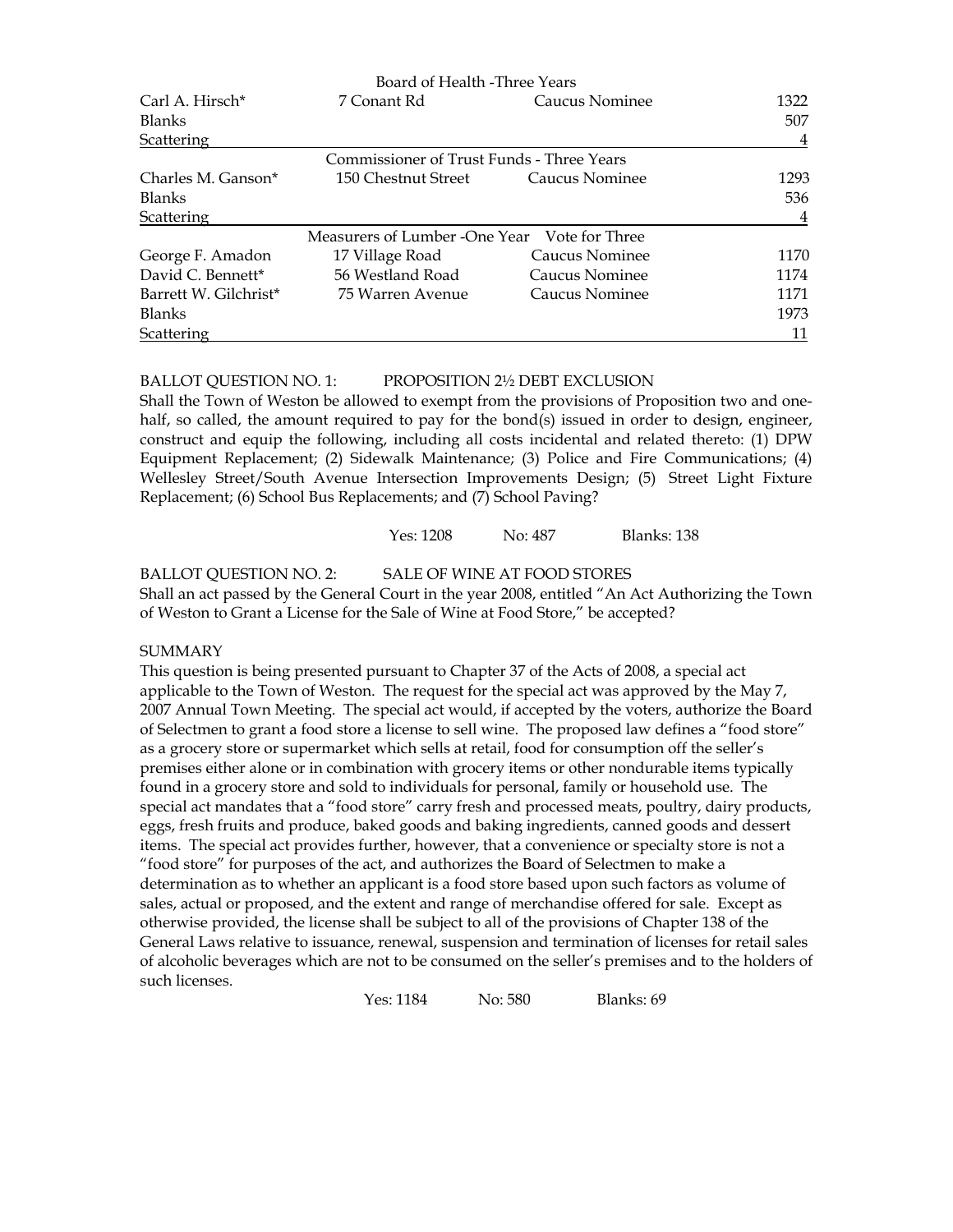### **SPECIAL TOWN MEETING May 12, 2008**

Pursuant to a warrant, duly served, Robert M. Buchanan, the Moderator called the Special Town Meeting to order at 7:30 p.m. in the auditorium of the Weston High School. The Moderator declared a quorum present and proceeded with the reading of the Warrant and the Return of Service.

The Moderator appointed tellers and swore them to their duties. Tellers in the Auditorium: Jean Thurston, Richard Murray, Janet Fronk, Jackie Haas

## **ARTICLE 1: AMEND FISCAL YEAR 2008 OPERATING BUDGET**

Mr. Michael Harrity moved that the Town amend the following line items in the Fiscal Year 2008 Operating Budget adopted under Article 2 of the 2007 Annual Town Meeting and amended under Article 1 at the November 28, 2007 Special Town Meeting, by transferring between line items and appropriating additional funds as follows:

|                           | Changing From | Changing To | Difference |
|---------------------------|---------------|-------------|------------|
| Insurance, Group Health/  |               |             |            |
| Life, Medicare            | \$9,402,374   | \$9,387,374 | \$(15,000) |
| Police - Salaries         | 2,319,610     | 2,334,610   | 15,000     |
| Legal - Expenses          | 226,800       | 301,800     | 75,000     |
| Conservation Commission - |               |             |            |
| Expenses                  | 118,750       | 103,750     | (15,000)   |
| Public Works - Snow &     |               |             |            |
| Ice Control               | 197.750       | 447.750     | 250,000    |

And as funding therefor, that \$280,000 be transferred from free cash, and that \$30,000 be transferred from Brook School Apartments Enterprise Fund Retained Earnings

## **The motion was voted unanimously**.

## **ARTICLE 2: AMEND FISCAL YEAR 2008 WATER ENTERPRISE BUDGET**

Mr. Harrity moved that the Town amend the fiscal year 2008 Water Enterprise budget adopted under Article 3 of the 2007 Annual Town Meeting by transferring between line items as follows:

|                           | Changing From | Changing To | Difference |
|---------------------------|---------------|-------------|------------|
| <b>Salaries</b>           | 249,496       | 242,496     | \$(7,000)  |
| Debt Service (non-exempt) | 103.189       | 110.189     | 7.000      |

**The motion was voted unanimously.** 

#### **ARTICLE 3: AMEND FISCAL YEAR 2008 RECREATION ENTERPRISE BUDGET**

Mr. Harrity moved that the Town amend the fiscal year 2008 Recreation Enterprise budget adopted under Article 4 of the 2007 Annual Town Meeting by transferring between line items as follows:

|                                  | Changing From | Changing To | Difference |
|----------------------------------|---------------|-------------|------------|
| <b>Salaries</b>                  | 991.020       | 938,020     | \$(53,000) |
| <b>Expenses</b>                  | 358.050       | 406,050     | 48,000     |
| <b>Community Center-Expenses</b> | 96.950        | 101.950     | 5.000      |

**The motion was voted unanimously. Motion to dissolve Special Town Meeting passed at 7:45 p.m.**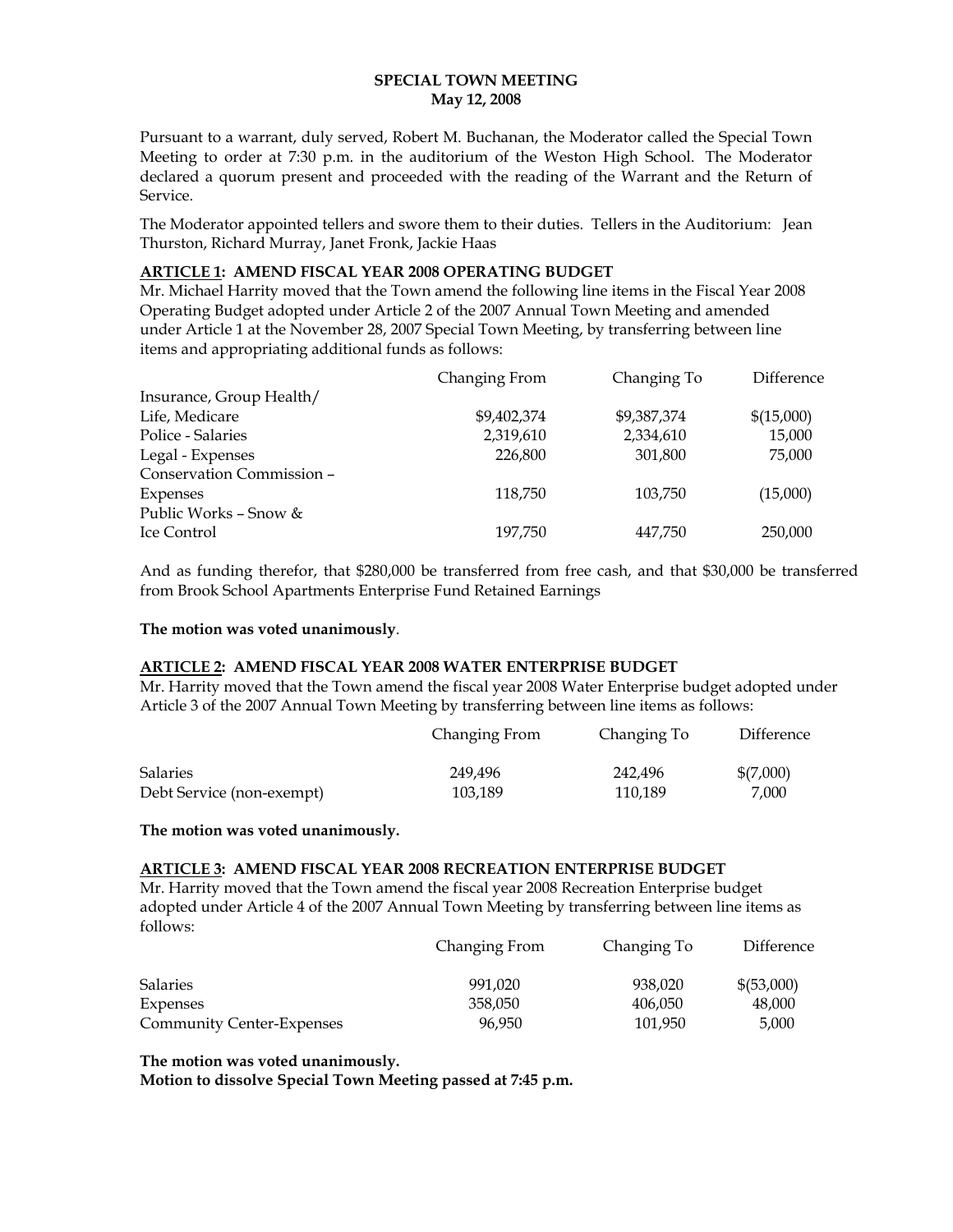Resolved: We the citizens of Weston assembled in Annual Town Meeting take notice that Alan Oliff, Superintendent of Schools, is retiring at the end of this school year. Superintendent Oliff is to be commended for all his outstanding accomplishments that over his ten year tenure have truly transformed our school system. These include:

- The development and implementation of the Standards Based Initiative that assures success for every student
- The implementation of a curriculum review system that maintains rich, challenging and effective programs in every discipline
- The development of a streamlined, fiscally responsible budgeting process guided by long term, visionary educational goals
- The development of in-house, cost-efficient, highly effective educational programs serving not only our Special Education population but also serving the needs of every student
- The infusion of diversity awareness and the high level of success achieved by our METCO students
- The consolidation of the technology and building maintenance functions between the Schools and Town reaping financial benefits and improving operations for both
- The successful completion of challenging, complex building projects at Country School, Woodland School and the Middle School leaving just one school building project to tackle.

For all these accomplishments and his many other contributions to our Schools and Town, we wish to express our sincere appreciation and gratitude to Dr. Alan Oliff. Dr. Oliff has made an everlasting imprint on the education of our children that we will always treasure.

Further resolved that this resolution be spread upon the records of the Town and a copy be sent to Dr. Oliff.

## **ANNUAL TOWN MEETING, MAY 10, 2008**

Pursuant to a warrant, duly served, Robert M. Buchanan, the Moderator called the Annual Town Meeting to order at 8:00 p.m. in the auditorium of the Weston High School. The Moderator declared a quorum present and proceeded with the reading of the Warrant and the Return of Service.

**ARTICLE 1:** M. Elizabeth Nolan, Town Clerk read the results of the May 10, 2008 Annual Town Election, which appeared in the report of the Town Election (above).

## **ARTICLE 2: APPROPRIATE THE FISCAL YEAR 2009 OPERATING BUDGET**

Motion (1): Mr. Michael Harrity moved that the several sums of money recommended by the Board of Selectmen for the Fiscal Year beginning July 1, 2008, in accordance with Section 5 of Article II of the General Bylaws, as amended, and set forth in pages 5-8 of the report entitled, "Fiscal Year 2009 Recommended Operating Budget," be raised and appropriated for their respective purposes as set forth on said pages, with the following exceptions:

that Planning & Land Use Salaries be reduced by \$57,000 to \$258,233; that Insurance-Group Health/Life, Medicare be reduced by \$18,771 to \$9,643,224; and that Legal Expenses by increased by \$75,771 to \$304,771;

and that the Town transfer the following sums to meet, in part, appropriations made at this Town Meeting:

- a. \$2,100,000 from the Free Cash Account;
- b. \$100,000 from the "Accrued Income, Well Litigation Settlement" account;
- c. \$40,000 from the Cemetery Trust Fund;
- d. \$105,000 from Overlay Surplus; and
- e. \$6,500 from the Josiah Smith Tavern Trust Fund;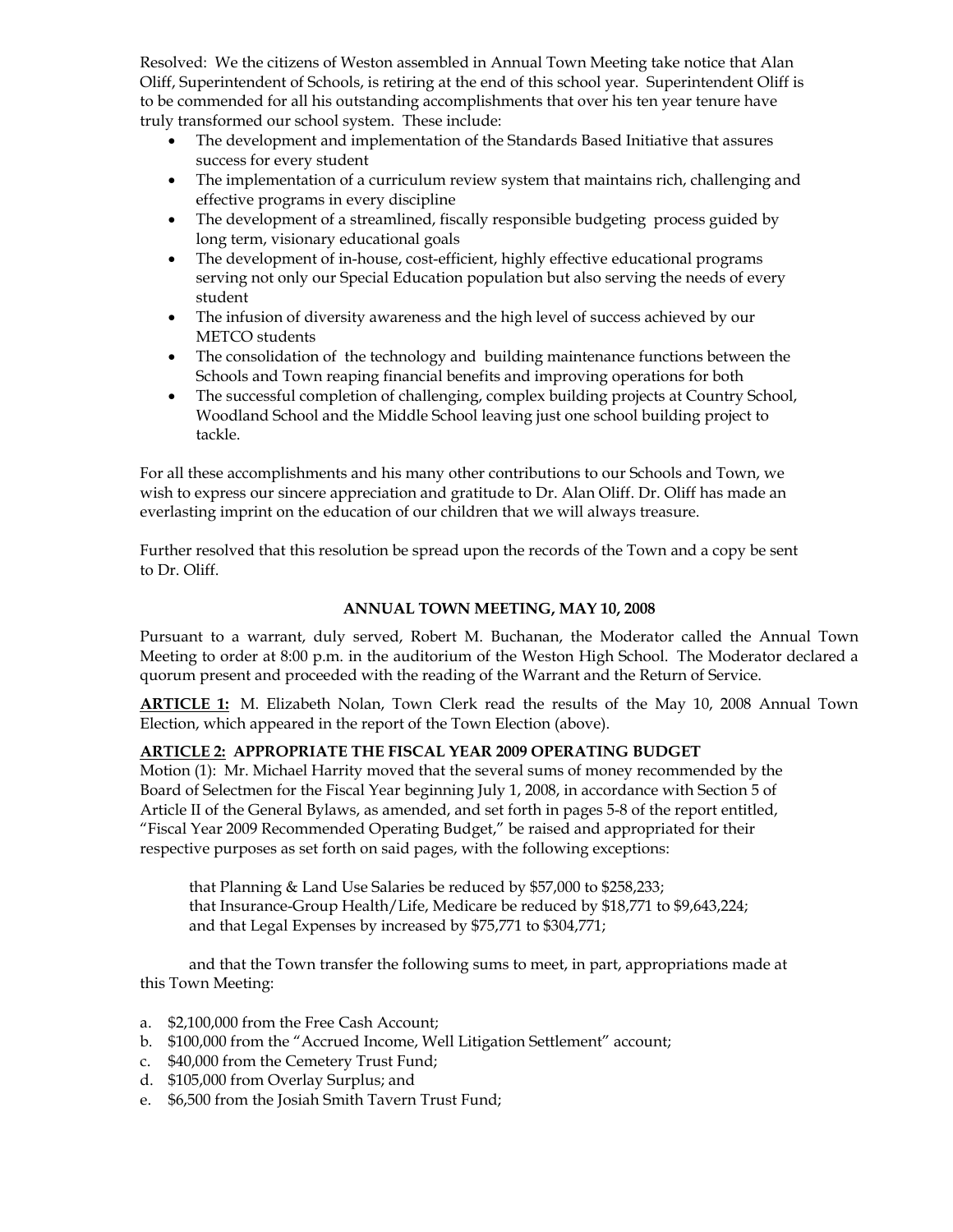and that the Board of Assessors be authorized to use such available funds to meet appropriations in their computation of the tax rate for fiscal year 2009.

Mr. Harrity explained the legal expenses are related to the zoning bylaws. Speaking in support of Mr. Harrity's motion were Mr. Richard Manley, on behalf of the School Committee, and Mr. James Ricotta, speaking for the Finance Committee.

## **The motion (1) was voted unanimously**.

The budget as adopted under Article 2, Motion 1 is as follows:

Motion (2): Mr. Harrity moved that the Town transfer \$250,000 from the Well Litigation Settlement Account to meet, in part, appropriations made at this Town Meeting:

## **The motion (2) was voted unanimously**.

Motion (3): Mr. Harrity moved that the compensation for the following elected officers of the Town for the fiscal year commencing July 1, 2008, as required by Massachusetts General Laws, Chapter 41, Section 108, be fixed at:

| Town Clerk | \$150 |
|------------|-------|
| Assessors  | \$100 |

and that all other elected officers of the Town be unpaid.

that five persons be appointed by the Moderator to serve as a Memorial Day Committee in 2009 with authority to expend funds for the 2009 Memorial Day observance from the World War Trust Fund for this purpose.

## **The motion (3) was voted unanimously**.

Motion (4): Mr. Harrity moved that five persons be appointed by the Moderator to serve as a Memorial Day Committee in 2009 with authority to expend funds for the 2009 Memorial Day observance from the World War Trust Fund for this purpose.

### **The motion (4) was voted unanimously**.

Motion (5): Mr. Harrity moved that in purchasing property or equipment, any allowance for turning in or selling other property or equipment may be applied to the purchase price.

### **The motion (5) was voted unanimously**.

**ARTICLE 3: APPROPRIATE THE FISCAL YEAR 2009 WATER ENTERPRISE BUDGET** Mr Harrity moved that that the Town appropriate from water receipts the following sums of money to operate the Water Division of the Department of Public Works during fiscal year 2009, under the provisions of M.G.L. Chapter 44, section 53F½:

| <b>Salaries</b>                        | \$277,924   |
|----------------------------------------|-------------|
| Expenses                               | 228,280     |
| <b>MWRA Assessment/Water Purchases</b> | 1,671,986   |
| Debt Service (non-exempt)              | 121,390     |
| Capital Outlay                         | 7,500       |
| Total                                  | \$2,307,080 |

**The motion was voted unanimously.**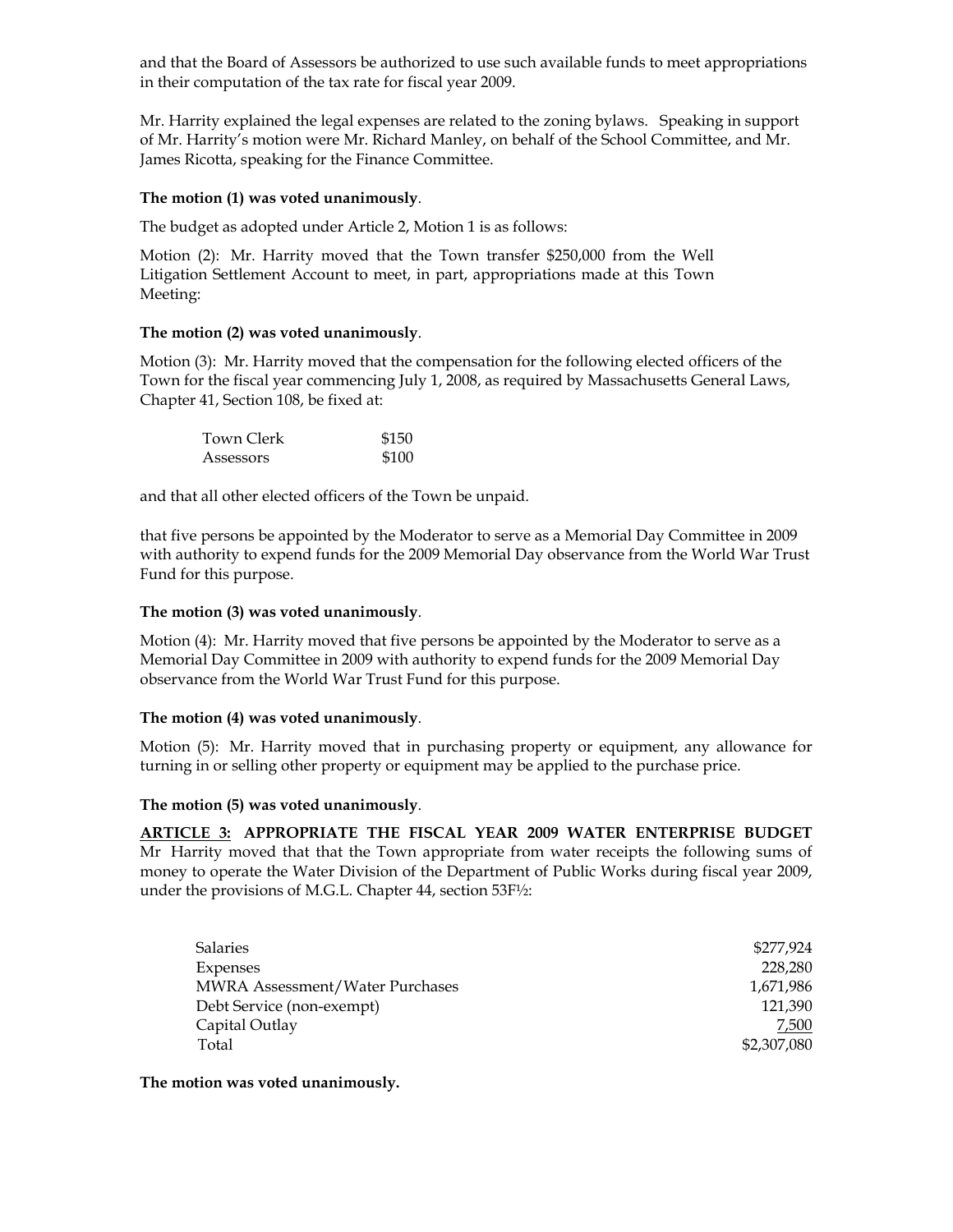## **ARTICLE 4: APPROPRIATE THE FISCAL YEAR 2009 RECREATION ENTERPRISE BUDGET**

Mr Harrity moved that the Town raise and appropriate the following sums of money to operate the Recreation Department during fiscal year 2009, under the provisions of M.G.L. Chapter 44, Section 53F½:

| Salaries         | \$985,597   |
|------------------|-------------|
| Expenses         | 457,300     |
| Community Center | 103,370     |
| Total            | \$1,546,267 |

**The motion was voted unanimously**.

## **ARTICLE 5: APPROPRIATE THE FISCAL YEAR 2009 BROOK SCHOOL APARTMENTS ENTERPRISE BUDGET**

Mr. Harrity moved that the Town appropriate from rental receipts the following sums of money to operate the Brook School Apartments during fiscal year 2009, under the provisions of M.G.L. Chapter 44, Section 53F½:

| <b>Salaries</b>          | \$141,644 |
|--------------------------|-----------|
| Expenses                 | 355,400   |
| Repairs and Replacements | 86,872    |
| Payment in lieu of taxes | 18.710    |
| Debt Service             | 246,016   |
| Total                    | \$848,642 |

**The motion was voted unanimously**.

# **ARTICLE 6: APPROPRIATE TO STABILIZATION FUND**

Mr. Steven Charlip moved that the Town raise and appropriate \$250,000 to the Stabilization Fund, as provided under M.G.L. Chapter 40, section 5B, as amended, to be used for any lawful purpose, capital budget program or purpose for which the Town may borrow.

## **The motion was voted unanimously.**

### **ARTICLE 7: APPROPRIATE TO POST EMPLOYMENT BENEFITS STABILIZATION FUND**

Mr. Charlip moved that the Town raise and appropriate \$40,000 to the Post Employment Benefits Stabilization Fund, as provided under M.G.L. Chapter 40, section 5B, as amended, to be used for post employment benefits.

### **The motion was voted unanimously.**

### **ARTICLE 8: CONTINUE DEPARTMENTAL REVOLVING FUNDS**

Mr. Charlip moved that the Town continue revolving funds for certain Town departments pursuant to the provisions of M.G.L. chapter 44, section 53E½ for the fiscal year beginning July 1, 2008, for the funds, incorporated by reference as set out on Page 25 of the warrant.

### **The motion was voted unanimously.**

## **ARTICLE 9: ACCEPT CHAPTER 90 ROAD IMPROVEMENT FUNDS**

Mr. Charlip moved that the Town authorize the Board of Selectmen to permanently construct, reconstruct, resurface, alter or make specific repairs upon all or portions of various Town Ways and authorize the expenditure of \$356,093 and any other sums of money that may be received for the fiscal year commencing July 1, 2008 provided or to be provided by the Commonwealth of Massachusetts through the Massachusetts Highway Department.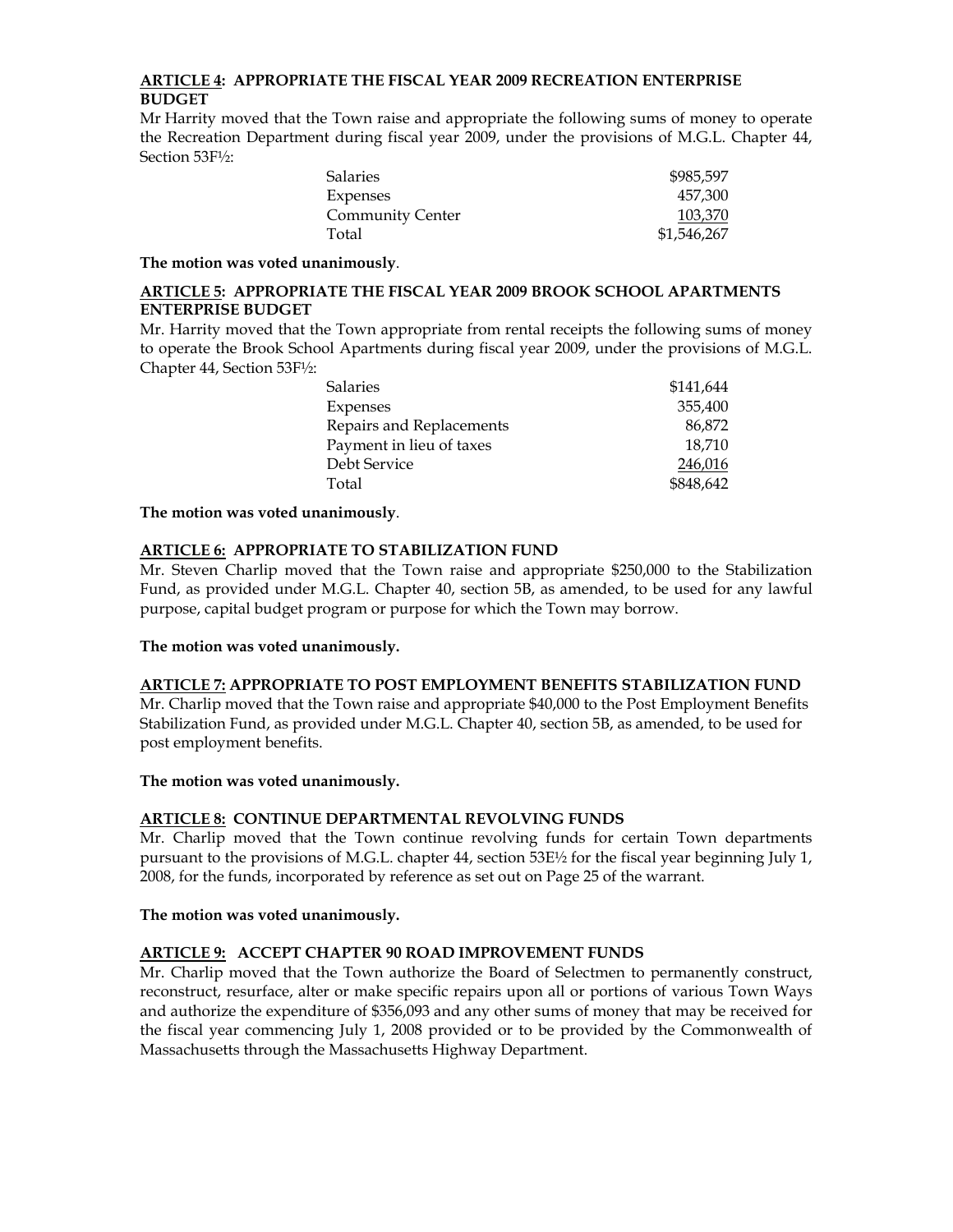A Town meeting member inquired how much does the Town expect from the Commonwealth; Mr. Charlip responded that the motion was only for an authorization to expend what the State government provides.

## **The motion was voted unanimously.**

## **ARTICLE 10: APPROVE PROPERTY TAX DEFERRAL INCOME LIMITS**

Mr. Charlip moved that the Town establish a fiscal year 2009 income eligibility limit of \$70,000 under Chapter 421 of the Acts of 2004, An Act Authorizing the Town of Weston to Regulate Certain Property Tax Exemption Eligibility Requirements for the Elderly.

## **The motion was voted unanimously.**

## **ARTICLE 11: APPROPRIATE DESIGN FEES FOR NEW DEPARTMENT OF PUBLIC WORKS FACILITY**

Mr. Gillespie moved that the Town appropriate \$950,000 to pay costs of engineering and architectural services for plans and specifications for a new facility for the Department of Public Works, and all incidental costs related thereto, to be spent under the direction of the Town Manager, the money so appropriated to be raised by borrowing under the authority of M.G.L. chapter 44, section 7, or any other enabling authority, and that the Town Treasurer, with the approval of the Board of Selectmen, be authorized to issue bonds and notes therefor.

Speaking in support of his motion, Mr. Gillespie urged the Town meeting members to trust the Selectmen regarding the motion's issue. Speakers in support of the motion included: Mr. Edward Heller, on behalf of the School Committee; James Ricotta of the Finance Committee, Al Aydelott, chairman of the Planning Board, who reminded members the motion was for design fees only; and Reiner Kuhr. Mr. Peter Hill, speaking in favor of the motion, thanked the selectmen for their work but inquired if the police station also needed work and how would the DPW project effect funding for the police station and affordable housing. Mr. Boucher objected, stating there were too many unanswered questions to warrant a vote on the motion. Mr. Gillespie explained the police station needs would be addressed at a future time; the DPW and the police would share the septic system. The public restroom was removed because there was little need for a public restroom. Regarding the impact on affordable housing, the committee did not consider it. Mr. James Messervy, member of the Permanent Building Committee, spoke in favor of the motion. Ms. Nina Danforth expressed concern, saying important energy issues were yet to be addressed. Ms. Danforth objected to the design's orientation of the building, saying it was not oriented to maximize sunrays, and the building, as situated, would not be able to use solar panels. Proponents explained that the rationale for the orientation of the building was to reduce the impact of noise in the Golden Ball neighborhood from the school buses entering and exiting. Ms. Danforth stated the current bus depot, located at the Middles School, has no neighbors and changing the location of the depot was not warranted. Ms. Danforth, objecting to the motion, urging the Town members not to vote for the design fees as plan lacked innovation and green energy.

2/3 majority voted needed: yeas 271 nays 33

## **The motion was voted 2/3 majority as declared by the moderator**

## **ARTICLE 12: APPROPRIATE FOR DEPARTMENT OF PUBLIC WORKS EQUIPMENT REPLACEMENT**

Mr. Gillespie moved that the Town appropriate \$245,000 to pay costs of purchasing departmental equipment for the Department of Public Works and all incidental costs related thereto, to be spent under the direction of the Town Manager, the money so appropriated to be raised by borrowing under authority of M.G.L. Chapter 44, section 7, or any other enabling authority, and that the Town Treasurer, with the approval of the Board of Selectmen, be authorized to issue bonds and notes therefore.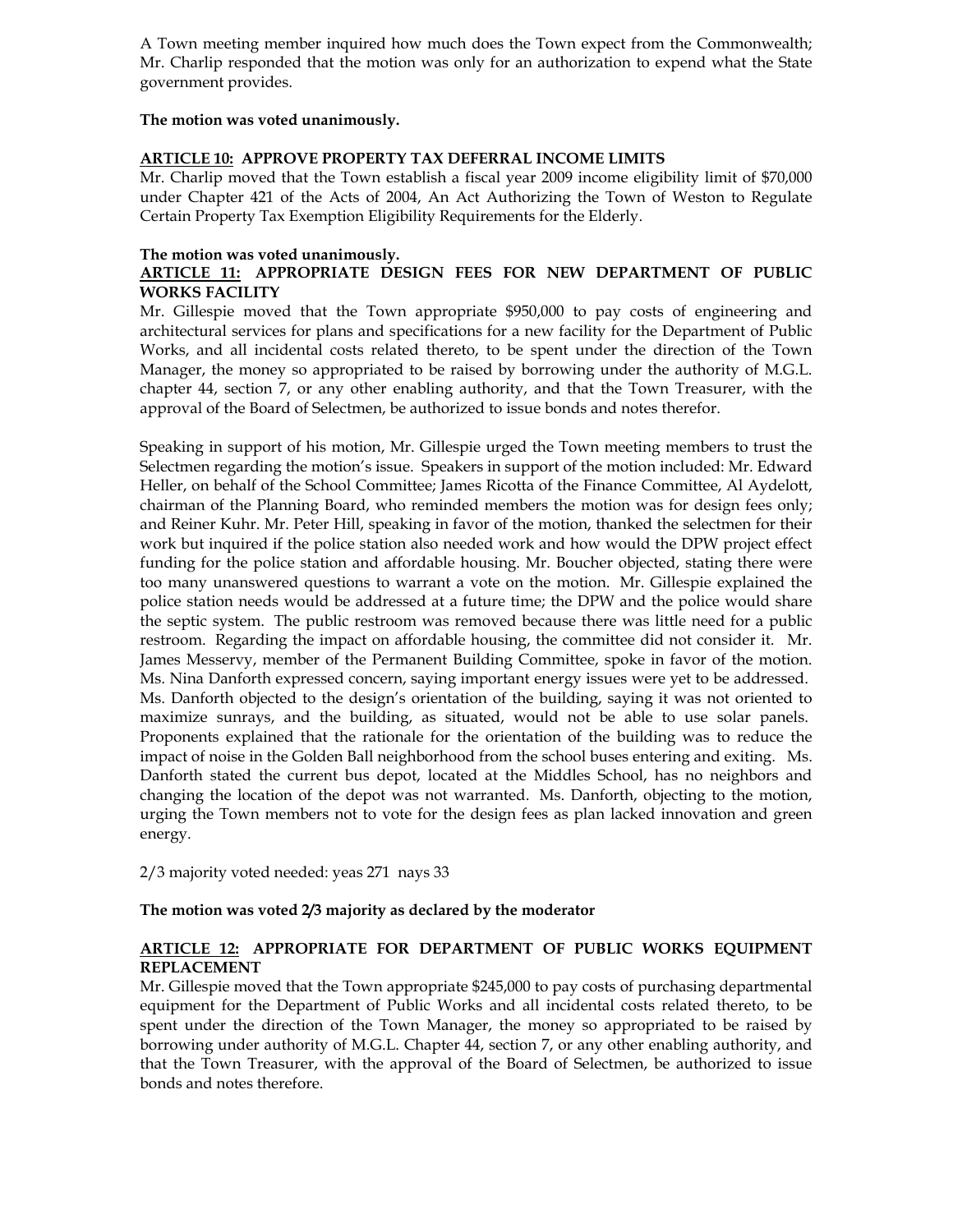## **The motion was voted unanimously.**

## **ARTICLE 13: APPROPRIATE FOR SIDEWALK MAINTENANCE**

Mr. Charlip moved that the Town appropriate \$120,000 to pay costs of constructing or reconstructing sidewalks, and all incidental costs related thereto, to be spent under the direction of the Town Manager, the money so appropriated to be raised by borrowing under the authority of M.G.L. chapter 44, section 7, or any other enabling authority, and that the Town Treasurer, with the approval of the Board of Selectmen, be authorized to issue bonds and notes therefor. **The motion was voted unanimously.** 

## **ARTICLE 14: APPROPRIATE FOR POLICE AND FIRE COMMUNICATIONS**

Mr. Charlip moved that the Town appropriate \$130,000 to pay costs of expanding the Town's fiber optic communications network, purchasing and installing fire and police communications equipment, and all incidental costs related thereto, to be spent under the direction of the Town Manager, the money so appropriated to be raised by borrowing under the authority of M.G.L. chapter 44, section 7, or any other enabling authority, and that the Town Treasurer, with the approval of the Board of Selectmen, be authorized to issue bonds and notes therefor.

Responding from an inquiry from the floor, Mr. Charlip stated Cat Rock would not have a tower.

### **The motion was voted unanimously.**

## **ARTICLE 15: APPROPRIATE FOR WELLESLEY STREET/SOUTH AVENUE INTERSECTION IMPROVEMENTS DESIGN**

Mr. Charlip moved that the Town appropriate \$140,000 to pay costs of engineering services to develop plans and specifications for improvements at the Wellesley Street and South Avenue intersection, and all incidental costs related thereto, to be spent under the direction of the Town Manager, the money so appropriated to be raised by borrowing under the authority of M.G.L. chapter 44, section 7, or any other enabling authority, and that the Town Treasurer, with the approval of the Board of Selectmen, be authorized to issue bonds and notes therefor.

Asked what was involved, Mr. Harrity responded that the monies would be for a traffic survey.

### **The motion was voted unanimously.**

### **ARTICLE 16: APPROPRIATE FOR STREET LIGHT FIXTURE REPLACEMENT**

Mr. Harrity moved that the Town appropriate \$138,000 to pay costs of acquiring and installing public lighting, and all incidental costs related thereto, to be spent under the direction of the Town Manager, the money so appropriated to be raised by borrowing under authority of M.G.L. Chapter 44, section 7, or any other enabling authority, and that the Town Treasurer, with the approval of the Board of Selectmen, be authorized to issue bonds and notes therefor.

Mr. Steve Wagoner inquired as to the type of lights and would it include flood lighting. Mr. Harrity responded the type of fixtures would determine the "spillage of light. Mr. John Fiske complimented the Finance Committee for their work and asked if this type of lighting would be possible for the athletic fields. Mr. Harrity replied that consideration was given for the tennis and basketball courts, but the town needed the motion to pass in order to study the types of fixtures. Mr. Rosen inquired about light pollution. Mr. Harrity stated the new fixtures are more effective and would stop light pollution. Ms. Erica Saunders asked if the new fixtures had hazardous waste material, Mr. Harrity said yes. Mr. Quinn speaking in favor of the motion described the environmental benefits, stating that the City of Newton had done this and it was very successful.

### **The motion was voted 2/3 majority as declared by the moderator.**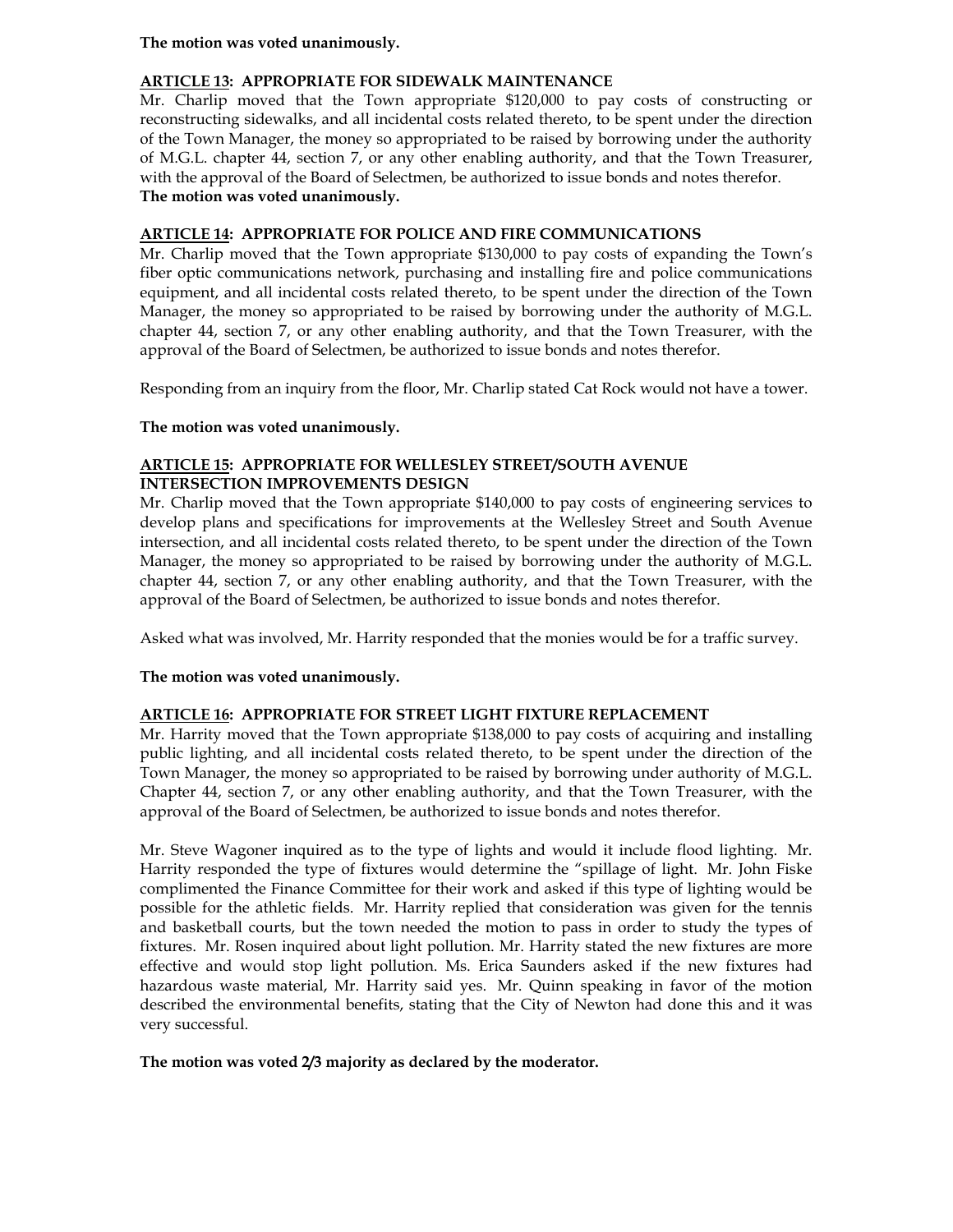## **ARTICLE 17: APPROPRIATE FOR SCHOOL BUS REPLACEMENTS**

Mr. Edward Heller, member of the School Committee moved that the Town appropriate \$290,500 to pay costs of purchasing departmental equipment, and all incidental costs related thereto, to be spent under the direction of the School Committee, the money so appropriated to be raised by borrowing under authority of M.G.L. chapter 44, section 7, or any other enabling authority, and that the Town Treasurer, with the approval of the Board of Selectmen, be authorized to issue bonds and notes therefor.

Mr. Jack Smith inquired if the buses would be fueled by natural gas; no, the buses would use diesel.

### **The motion was voted unanimously.**

### **ARTICLE 18: APPROPRIATE FOR SCHOOL PAVING**

Ms. Mary Ann Rogers, member of the School Committee moved that the Town appropriate \$171,000 to pay costs of resurfacing of various school roadways and parking areas, and all incidental costs related thereto, to be spent under the direction of the School Committee, the money so appropriated to be raised by borrowing under authority of M.G.L. chapter 44, section 7, or any other enabling authority, and that the Town Treasurer, with the approval of the Board of Selectmen, be authorized to issue bonds and notes therefor.

### **The motion was voted 2/3 majority as declared by the moderator.**

## **ARTICLE 19: APPROPRIATE FOR WELLESLEY STREET WATER PUMP STATION IMPROVEMENTS**

Mr. Charlip moved that the Town appropriate \$770,000 to pay costs of improvements to the Wellesley Street Water Pump Station, including replacement of pumping station equipment, and all incidental costs related thereto, to be spent under the direction of the Town Manager, the money so appropriated to be raised by borrowing under authority of M.G.L. chapter 44, section 8, or any other enabling authority, and that the Town Treasurer, with the approval of the Board of Selectmen, be authorized to issue bonds and notes therefor.

### **The motion was voted unanimously.**

Mr. Gillespie moved to adjourn Annual Town Meeting until 7:30 PM Wednesday, May 14, 2008.

### **Motion to adjourn passes at 10:50 PM**

### **Annual Town Meeting: Adjourned Wednesday May 14, 2008**

At 7: 30 PM the Moderator declared a quorum present. The Moderator appointed replacement tellers and swore them to their duties: Merrill Mack, Susie Nichols, Nancy Mack, and Hilary Nichols

#### **ARTICLE 20: APPROPRIATE FOR FISCAL YEAR 2009 COMMUNITY PRESERVATION COMMITTEE OPERATING BUDGET**

Mr. Stephen Ober moved that the Town hear and act on the report of the Community Preservation Committee on the Fiscal Year 2009 Community Preservation budget and appropriate from the Community Preservation Fund:

\$80,000 to meet the administrative expenses and all other necessary and proper expenses of the Community Preservation Committee for Fiscal Year 2009, such sum to be transferred from FY09 estimated annual revenues;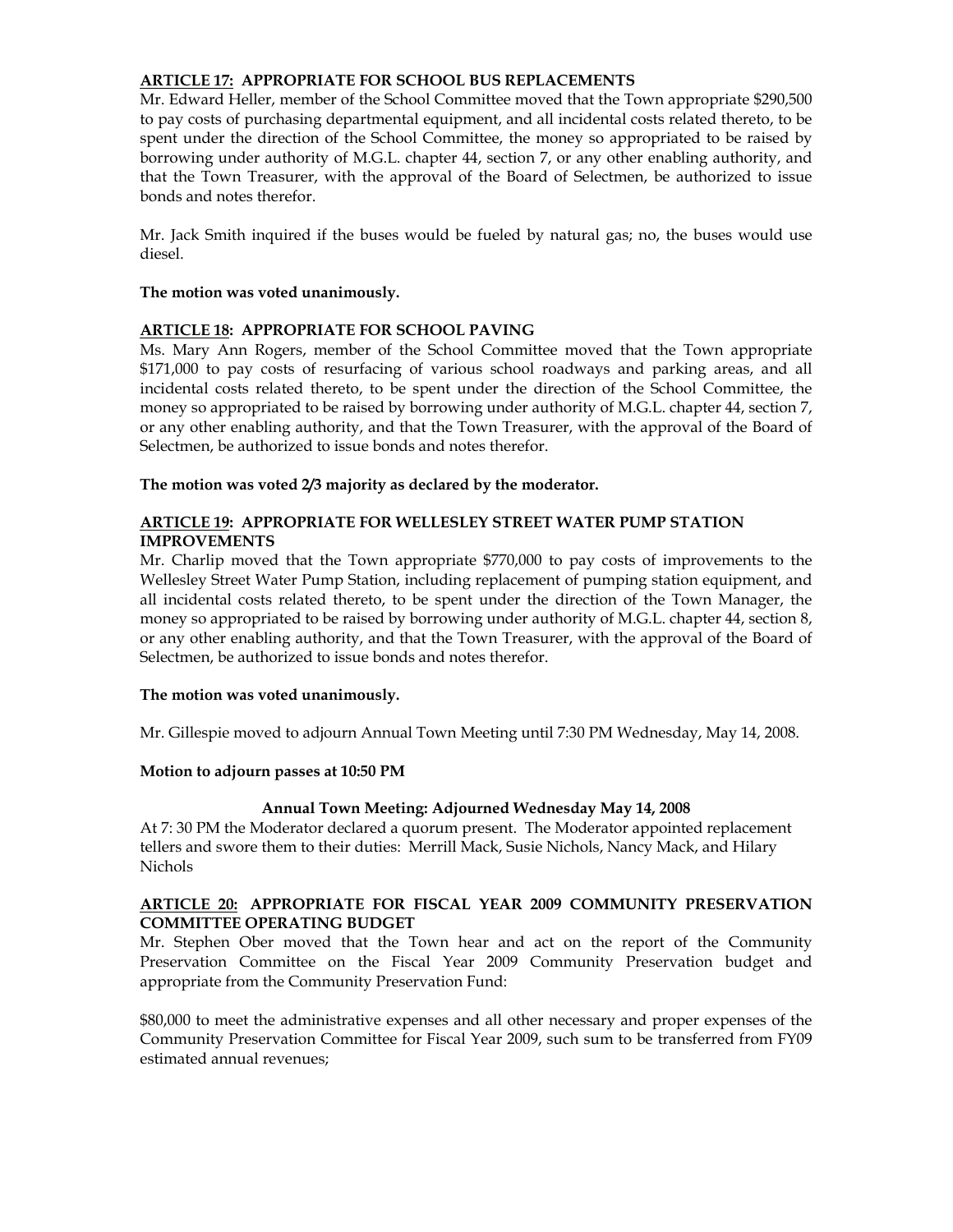and further, that the Town reserve for appropriation the following amounts as recommended by the Community Preservation Committee, such sums to be transferred from the Community Preservation Fund, FY09 estimated annual revenues:

\$510,000 for the acquisition, creation and preservation of open space excluding land for recreational use;

\$255,000 for the acquisition, preservation, rehabilitation and restoration of historic resources; and

\$260,000 for the creation, preservation and support of community housing;

and further, that the following amounts be appropriated for payment of principal and interest payments on Community Preservation projects previously approved by town meeting:

\$301,323 related to the expansion of the Brook School Apartments, approved under Article 19 of the May 2004 Annual Town Meeting, said sum to be transferred from the Community Housing Reserve of the Community Preservation Fund; and

\$513,675 related to the purchase of Open Space known as the Case Estates land, which was approved for purchase under Article 1 of the November 8, 2006 Special Town Meeting, said sum to be transferred from the Open Space Reserve of the Community Preservation Fund.

### **The motion was voted**.

## **ARTICLE 21: APPROPRIATE FOR HISTORIC RESOURCES – JOSIAH SMITH TAVERN AND OLD LIBRARY DESIGN FEES**

Mr. Steven Wagner, Historical Commission representative, moved that the Town appropriate \$750,000 for historic resource purposes under the Community Preservation Program, for the cost of architectural services for plans and specifications for the preservation, restoration, and re-use of the Josiah Smith Tavern and Old Library buildings, to be spent under the direction of the Town Manager, said sum to be transferred from the Historic Resources Reserve of the Community Preservation Fund.

### **The motion was voted**.

Mr. Wagner yielded to Mr. Andy Marvel. Mr. Marvel stated the intention was that there would be no impact on the current tax base. Speakers in support of the motion included Ms. Peter Nichols, architect Kay Kong, landscape architect Tom Worth and committee member Carol Snow. Speaking in opposition, Robert Buchanan, Jr., questioned if the Town wanted to pay the cost of maintaining the buildings; Mr. Winthrop Bayliss, representative of St. Julia's Parish Council, also spoke in opposition, stating that the proposal calls for the replacement of the trees and the playground with a commercial septic system and a very sizable parking lot which would have a negative impact on the Center and directly on the Church community, adding noise, lights and increase in congestion. Mr. Bayliss stated the objections of St. Julia Parish Pastoral Council included objections to the destruction of a piece of scarce open space land, integral to the historic character and beauty of the Town. Ms. Diane Douglas, president of the WCCA, stated that although Tavernside Park playground would be torn down and replaced with a parking lot, the WCCA was neutral, but if the article passed, the WCCA had been assured that a playground located on Lamson Field would be a better site, and thanked the Committee for consulting with the WCCA.

Mr. Michael Glynn moved: That the motion is amended to reduce the amount of additional design fees to \$375,000, and that the Josiah Smith Tavern is stricken from the motion.

Mr. Wagner did not accept the motion to amend. Mr. Donald Steiner expressed concern about the Town's taxpayers' funds being used to fund a restaurant, saying based on his knowledge and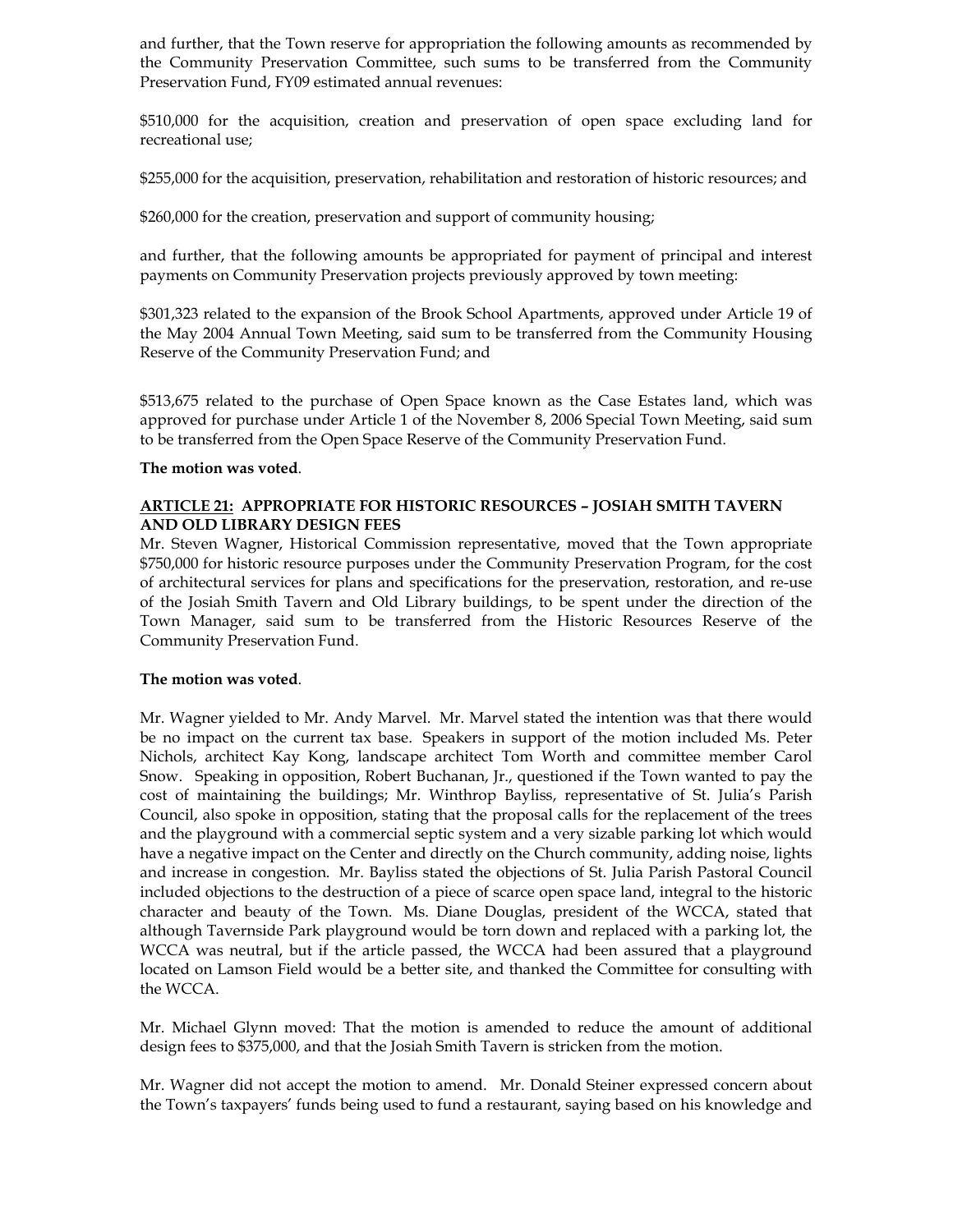experience with the Smithsonian restaurant; it was not a good investment. Mr. Marple, speaking in favor of the motion to amend, stated it was important to separate the amendment into two separate proposals. Mr. Harmon, asked how would the Selectmen select the restaurateur, would it be through a public bid? Mr. Harmon stated he believed the restaurant would be fraught with problems as there would be multiple conflicts of interest as the Selectmen owned the building and would control the liquor license. If a problem and lawsuit arose, does the liquor license get pulled? Speaking in favor of the main motion, Mr. Ned Rossiter stated the restaurant would return the Town to a rural tradition; it would serve as social gathering place. Dr. Melvyn Lurie opposed the main motion, objecting to the Town going into business to attract outside business, and that this would have a negative impact on current business in the Town. Mr. Daniel Santangelo objected to the destruction of open space and Town funds being used to subsidize private business. Mr. Garrison and Mr. John Sallay both spoke in opposition to Mr. Glynn's motion to amend, saying a piecemeal approach would cause duplication of work and expense.

## **Motion to move the question from the floor: 2/3 majority needed to move the question. Motion to move passes.**

### **Mr. Glynn's motion to amend is defeated: yeas 158 nays 282.**

**Mr. Wagner's motion voted: 255 yeas 170 nays.** 

### **ARTICLE 22: LIQUOR LICENSE – JOSIAH SMITH TAVERN**

Mr. Andrew Marvel moved that the Town petition the General Court for a special act providing that legislation be adopted as set forth in Article 22 of the Warrant; and further, to authorize the General Court to make clerical or editorial changes of form only to the bill, unless the Board of Selectmen approves amendments to the bill before enactment by the General Court, and to authorize the Board of Selectmen to approve amendments which shall be within the scope of the general public objectives of this petition.

Mr. Harrity explained to Town Meeting members the liquor license would be site specific and held by the Town, but the responsibility and liability would reside with the operator of the restaurant and could not be transferred to another. Mr. Ray Halpern opposed the motion stating the Town should not go into the "liquor business" and that he objects to the Town being responsible for such a license. Mr. Glynn urged members to reject the motion, saying there was no compelling reason for such Town ownership. Mr. Chapman, stated that the committee had spent considerable time researching the legal issues and that the Town would be protected by Tort Act statute, that a non-profit committee would oversee the license, so that the Town would not have any exposure. Ms. Angelucci objected, stating the statute doesn't prevent tragedy, as it takes only one drunk driver to destroy a family.

#### **Voted: yeas 238 nays 124**

#### **The motion was voted.**

#### **ARTICLE 23: APPROPRIATE FOR OPEN SPACE – FIELD PRESERVATION**

Mr. Brian Donahue moved that the Town appropriate \$20,000 for the preservation of open space under the Community Preservation Program, to be used for the preservation of several fields under the jurisdiction of the Conservation Commission, said sum to be transferred from the Open Space Reserve of the Community Preservation Fund.

#### **The motion was voted unanimously**.

### **ARTICLE 24: APPROPRIATE FOR OPEN SPACE – PRESERVATION OF RECREATION AREAS**

Ms. Barbara Hill moved that the Town appropriate \$250,000 for open space purposes under the Community Preservation Program, to preserve existing recreational areas under the jurisdiction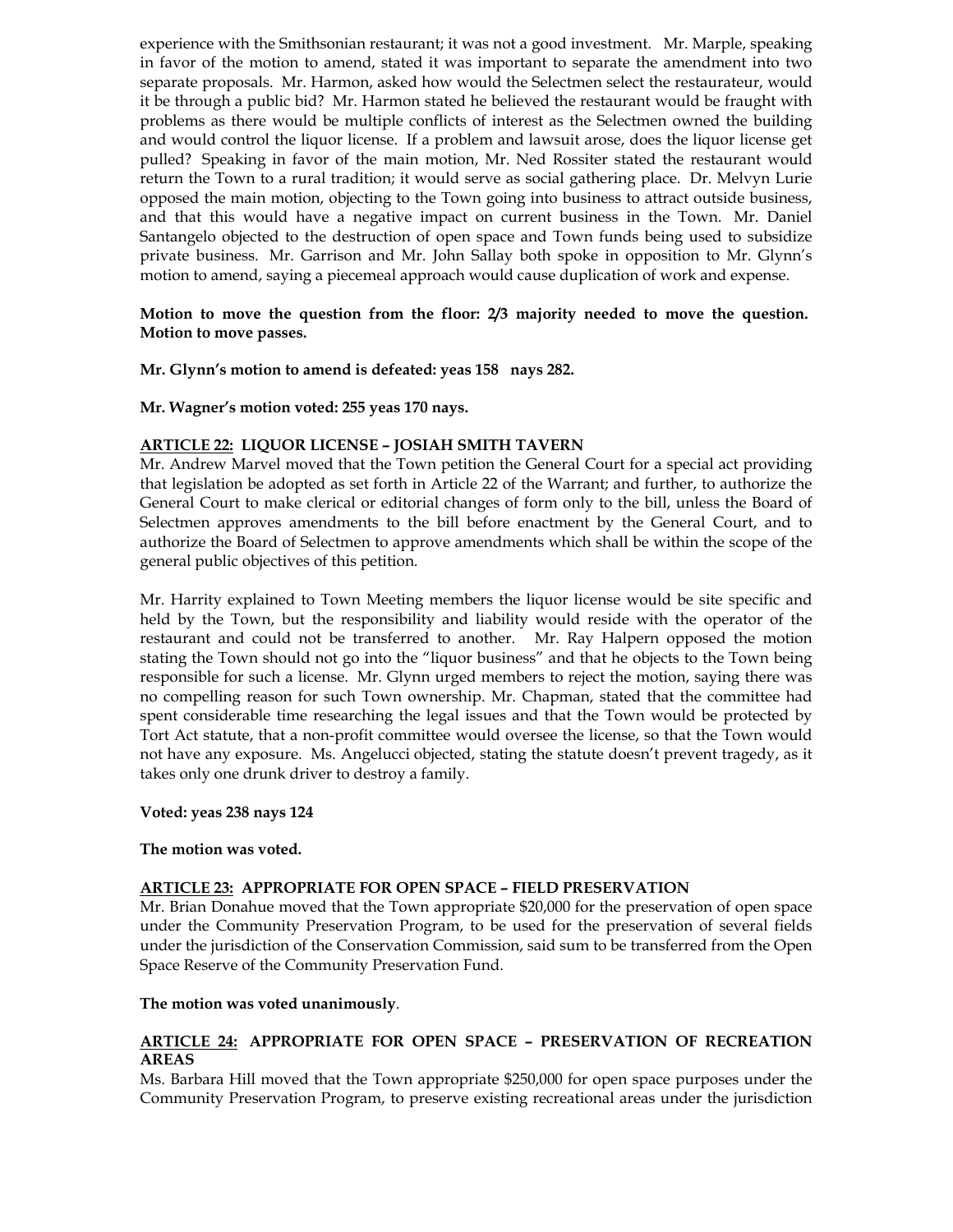of the Board of Selectmen and School Committee, to be spent under the direction of the Town Manager, said sum to be transferred from the Community Preservation Fund.

Ms. Hill yielded to Mr. Ripley Hastings, member of the Recreation Fields Master Plan Committee. Town Counsel, responding to an inquiry regarding the appropriateness of CPA Funds for such an endeavor, stated such appropriations were determined to be valid in the City of Newton.

#### **The motion was voted.**

## **ARTICLE 25: APPROPRIATE FOR COMMUNITY HOUSING – HOUSING STAFF ASSISTANCE**

Ms. Sarah Like Rhatigan, member of the Housing Needs Committee moved that the Town appropriate \$30,000 for community housing purposes under the Community Preservation Program, in order to provide funds for staff assistance for the creation, preservation, and support of community housing, to be spent under the direction of the Town Manager; said sum to be transferred from the Community Housing Reserve of the Community Preservation Fund.

Ms. Rhatigan yielded to Mr. Charlip, who stated the funds would be used to increase the hours of employees.

## **The motion was voted unanimously.**

## **ARTICLE 26: AMEND ZONING BYLAW TO ADD DEFINITION OF "STRUCTURE"**

Ms. Wendy Kaplan Armour, Chairman of the Zoning Board of Appeals moved that the Town amend Section II., Definitions, of the Zoning Bylaw, by adding the definition of "Structure" as set forth in Article 26 of the Warrant, with the following change:

Delete the second paragraph and replace it with:

"A fence shall be considered a structure only if it is more than  $six$  (6) feet high, as measured from existing natural grade."

Mr. Aydelott, member of the Planning Board, spoke in favor of the motion. Mr. Harrity stated the issue was a Planning Board issue but had direct ties to the budget, as \$75K of legal fees was to review the inconsistency in the Zoning Laws. Mr. Mario Alagna, spoke in support as clarification was needed, and hoped that the ZBA would allow relief when the article creates hardship. Town meeting member asked if the motion passed, would mean existing fences, being maintained would be grand fathered compliance? Town Counsel, Judith Cutler, stated it would depend, under the proposed bylaw the fence would be unlawful unless it was more than six years old. If the fence, being more than six years old, was destroyed, it could not be rebuilt, so there would be no grandfathering. Asked about cases where variance were originally given, Counsel stated any repairs to existing approved structures would not require another variance, and that this would be applicable to all structures.

#### **The motion was voted 2/3 majority as declared by the moderator.**

### **ARTICLE 27: AMEND GENERAL BYLAWS – AUTHORITY TO ISSUE TRENCH EXCAVATION PERMITS**

Mr. Gillespie moved that the Town amend the General Bylaws of the Town of Weston by adding a new Section 14 under Article II, Powers and Duties of Town Officers as follows:

"Section 14. The Town Manager shall, pursuant to the provisions of G.L. c. 82A and 520 CMR 14.00, designate a board or officer to issue permits for trench excavations and to establish fees therefor."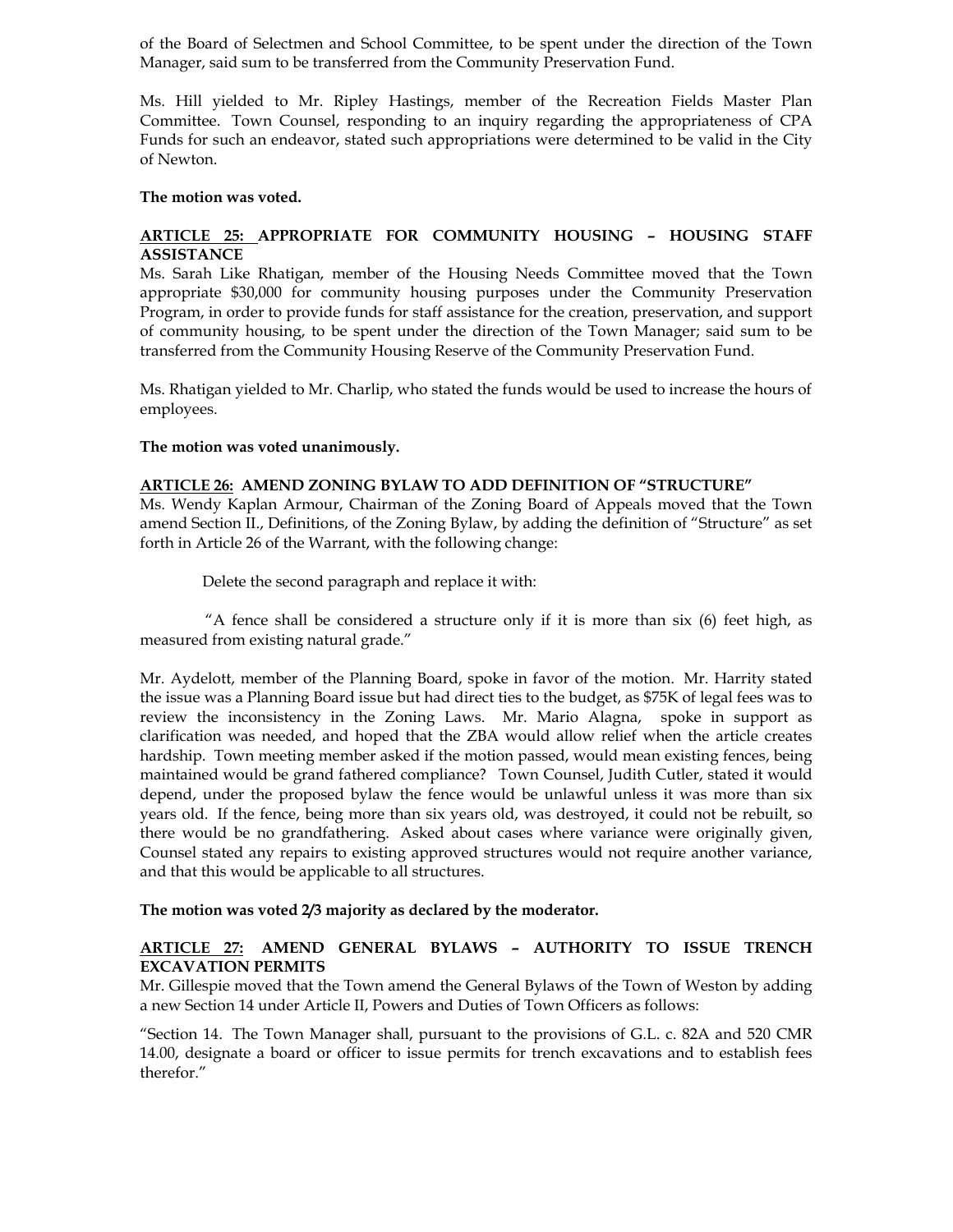**The motion was voted unanimously**.

# **ARTICLE 28: AMEND THE NAME OF THE WESTON WAR MEMORIAL EDUCATIONAL FUND**

Mr. Gillespie moved that the Town amend the vote under Article 13 of the Annual Town Meeting, March 23, 1953, which established the Weston War Memorial Educational Fund by changing the name to Weston Veterans Memorial Educational Fund.

## **The motion was voted unanimously.**

## **ARTICLE 29: ACCEPT CHAPTER 73, SECTION 4 OF THE ACTS OF 1986 (INCREASE IN PROPERTY TAX EXEMPTION**

Mr. Harrity moved that the Town accept, for Fiscal Year 2009, the provisions of Section 4 of Chapter 73 of the Acts of 1986, as amended by Chapter 126 of the Acts of 1988, which amends chapter 59 of the Massachusetts General Laws relative to real estate property tax exemptions and approve an increase in the amount of 100 percent for each eligible exemption.

## **The motion was voted unanimously.**

**The Moderator accepted a motion to dissolve the Annual Town Meeting at 11:13 P.M., May 14, 2008.** 

**Motion to dissolve 2008 Annual Town Meeting passes**.

 Respectfully Submitted, M. Elizabeth Nolan Town Clerk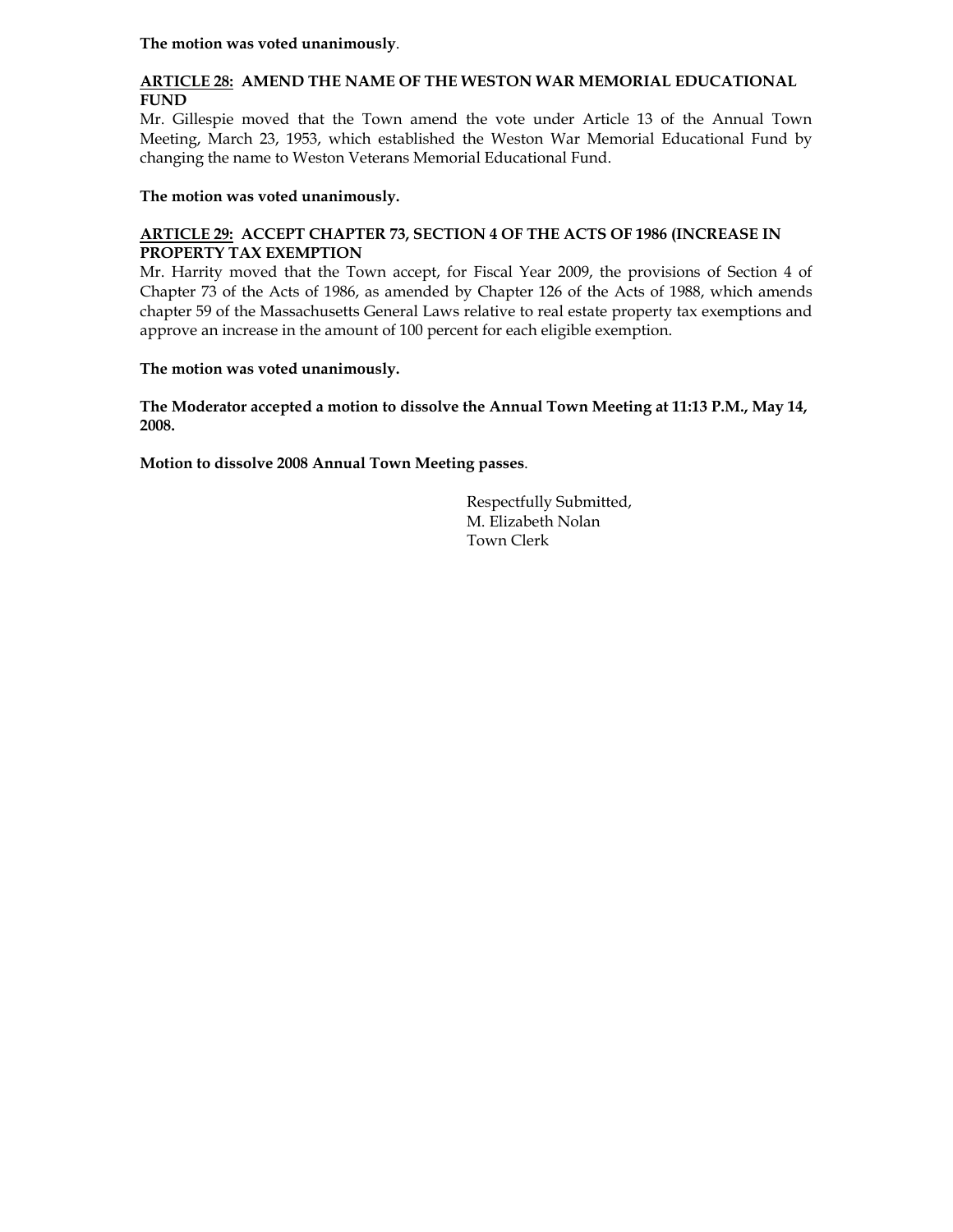### **STATE PRIMARY September 16, 2008**

Pursuant to a warrant duly served, the State Primary was held on September 16, 2008 in Precinct 1 - Parish Hall of the United Methodist Church of Weston located at 377 North Avenue; Precinct 2 - Basement of St. Peter's Church located at 320 Boston Post Road; Precincts 3 & 4 - Social Hall of St. Demetrios Greek Orthodox Church, 57 Brown Street.

The polls were open from 7:00 a.m. to 8:00 p.m. The total ballots cast were as follows:

The results of the State Primary were as follows:

#### TOWN OF WESTON STATE PRIMARY - SEPTEMBER 16, 2008 DEMOCRATIC - SUMMARY VOTE

|                            |                            | Total |                                 |     |
|----------------------------|----------------------------|-------|---------------------------------|-----|
| <b>SENATOR IN CONGRESS</b> |                            |       |                                 |     |
|                            | <b>Blanks</b>              | 3     | SENATOR IN GENERAL COURT        |     |
|                            | John F. Kerry              | 571   | <b>Blanks</b>                   | 147 |
|                            | Edward J. O'Reilly         | 170   | Susan C. Fargo                  | 589 |
| Write-Ins:                 |                            |       | Write-Ins:                      |     |
|                            |                            |       | Scattering                      | 8   |
|                            | Total                      | 744   | Total                           | 744 |
|                            |                            |       | REPRESENTATIVE IN GENERAL COURT |     |
| REPRESENTATIVE IN CONGRESS |                            |       | <b>Blanks</b>                   | 26  |
|                            | <b>Blanks</b>              | 132   | Alice Hanlon Peisch             | 585 |
|                            | Edward J. Markey           | 604   | Lawrence R. Kaplan              | 132 |
| Write-Ins:                 |                            |       | Write-Ins:                      |     |
|                            | Scattering                 | 8     | Scattering                      | 1   |
|                            | Total                      | 744   | Total                           | 744 |
| <b>COUNCILLOR</b>          |                            |       | <b>REGISTER OF PROBATE</b>      |     |
|                            | <b>Blanks</b>              | 246   | <b>Blanks</b>                   | 317 |
|                            | Marilyn M. Petitto Devaney | 287   | John R. Buonomo                 | 386 |
|                            | John J. Doyle              | 176   | Write-Ins:                      |     |
|                            | Thomas L. Walsh            | 31    | Thomas B. Concannon, Jr         | 4   |
| Write-Ins:                 |                            |       | Sean T. Donovan                 | 9   |
|                            | Scattering                 | 4     | John F. Panica, III             | 1   |
|                            |                            |       | Scattering                      | 27  |
|                            | Total                      | 744   | Total                           | 744 |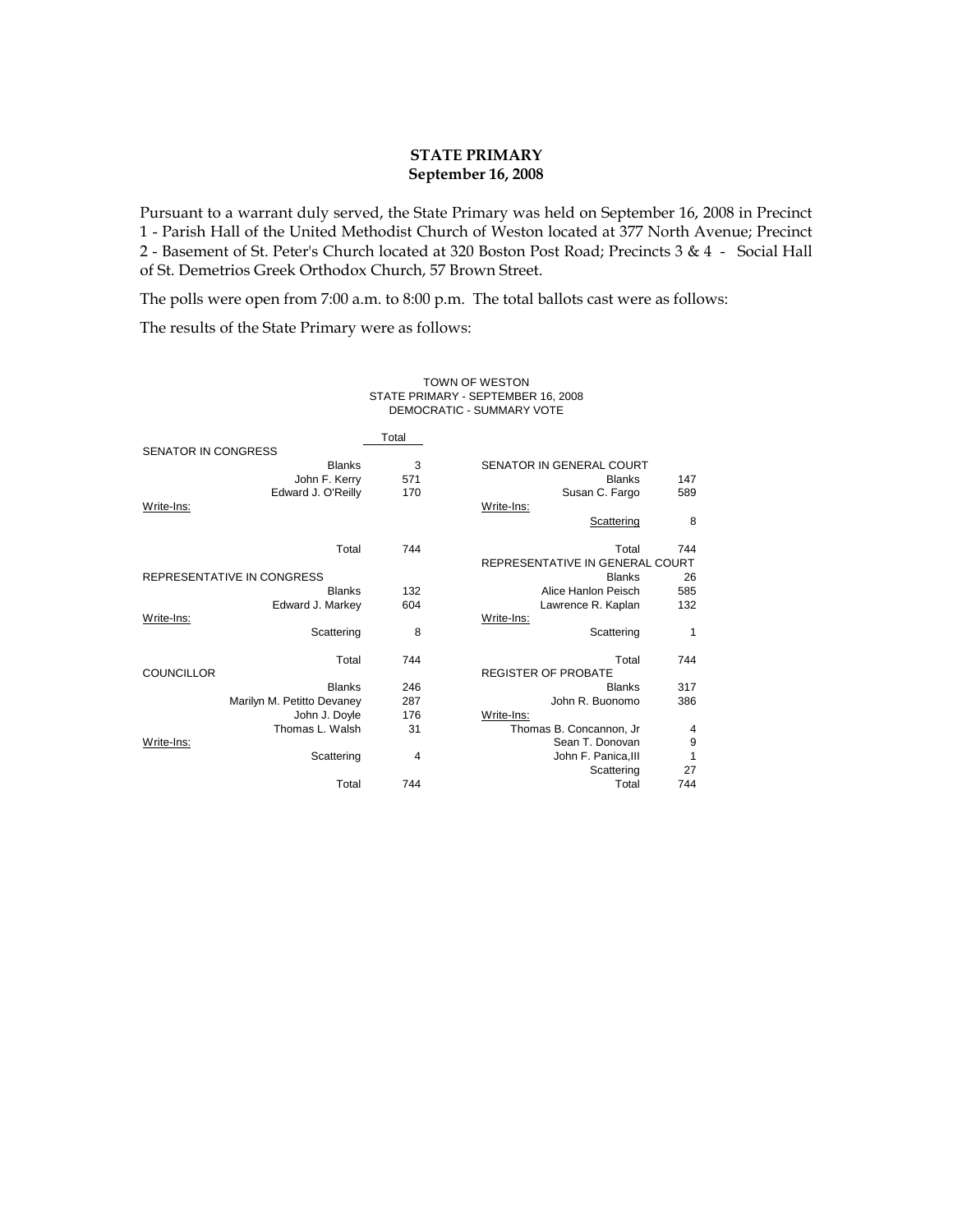#### TOWN OF WESTON STATE PRIMARY - SEPTEMBER 16, 2008 REPUBLICAN - SUMMARY VOTE

|                            | Total      |                                 | Total |
|----------------------------|------------|---------------------------------|-------|
| SENATOR IN CONGRESS        |            | SENATOR IN GENERAL COURT        |       |
| <b>Blanks</b>              | 6          | <b>Blanks</b>                   | 3     |
| Jeffrey K. Beatty          | 71         | Sandra B. Martinez              | 75    |
| Write-Ins:                 |            | Write-Ins:                      |       |
| Scattering                 | 1          | Scattering                      | 0     |
| Total                      | 78         | Total                           | 78    |
| REPRESENTATIVE IN CONGRESS |            | REPRESENTATIVE IN GENERAL COURT |       |
| <b>Blanks</b>              | 8          | <b>Blanks</b>                   | 61    |
| John Cunningham            |            | 69 Write-Ins:                   |       |
| Write-Ins:                 |            | Royal H. Switzler               | 9     |
| Scattering                 | 1          | Scattering                      | 8     |
| Total                      | 78         | Total                           | 78    |
| <b>COUNCILLOR</b>          |            |                                 |       |
| No Nomination              |            | <b>REGISTER OF PROBATE</b>      |       |
| <b>Blanks</b>              | 68         | <b>Blanks</b>                   | 59    |
| Write-Ins:                 | Write-Ins: |                                 |       |
| Scattering                 | 10         | John W. Lambert                 | 6     |
| Total                      | 78         | Scattering                      | 13    |
|                            |            | Total                           | 78    |
|                            |            |                                 |       |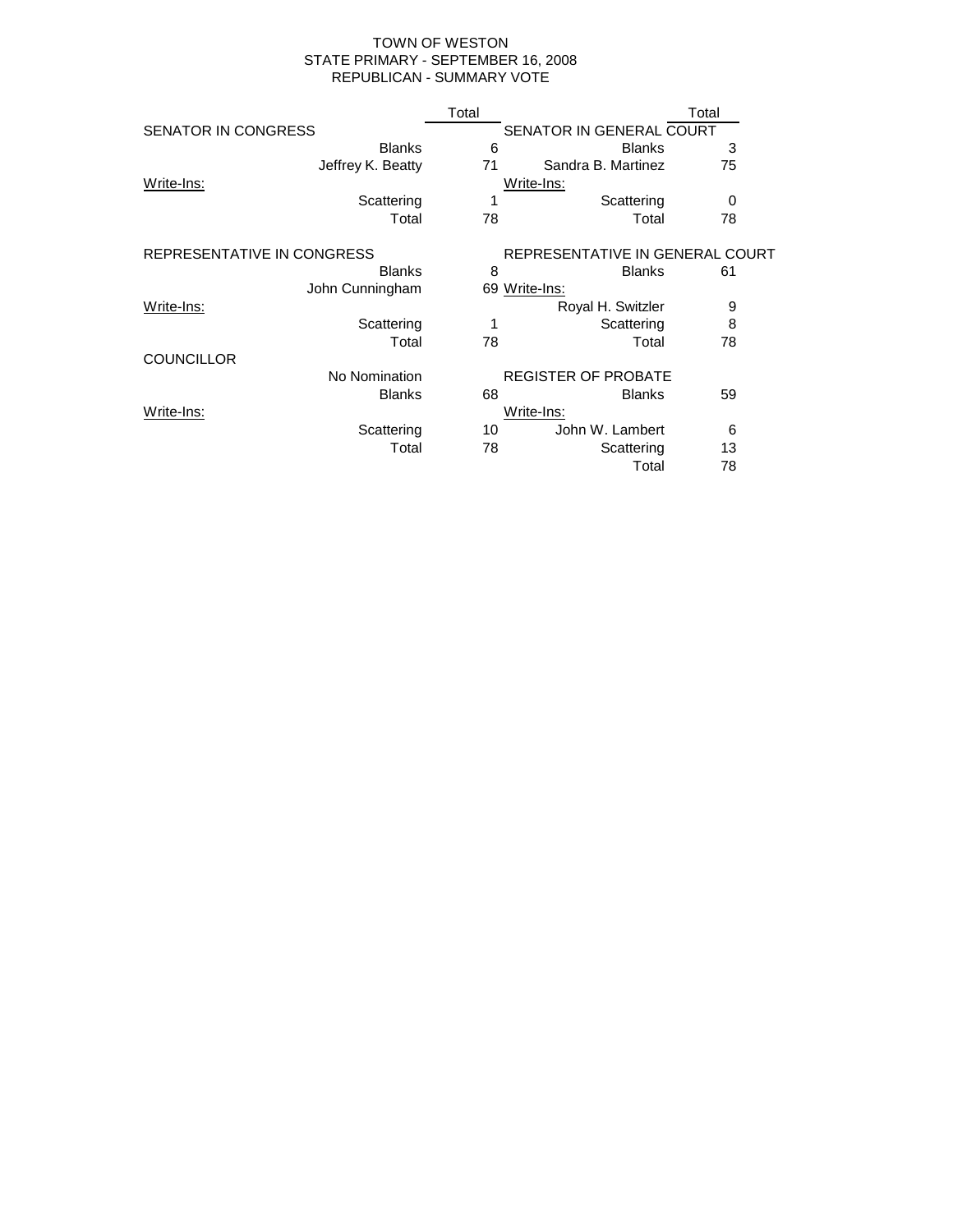#### TOWN OF WESTON STATE PRIMARY - SEPTEMBER 16, 2008 WORKING FAMILIES - SUMMARY VOTE

|                            |               | Total |                            | Total                           |  |
|----------------------------|---------------|-------|----------------------------|---------------------------------|--|
| <b>SENATOR IN CONGRESS</b> |               |       |                            | SENATOR IN GENERAL COURT        |  |
|                            | <b>Blanks</b> | 1     | <b>Blanks</b>              | 1                               |  |
|                            | Total         | 1     | Total                      | 1                               |  |
| REPRESENTATIVE IN CONGRESS |               |       |                            | REPRESENTATIVE IN GENERAL COURT |  |
|                            | <b>Blanks</b> | 1     | <b>Blanks</b>              |                                 |  |
|                            | Total         | 1     | Total                      | 1                               |  |
| <b>COUNCILLOR</b>          |               |       |                            | <b>REGISTER OF PROBATE</b>      |  |
|                            | <b>Blanks</b> | 1     | <b>Blanks</b><br>write-ins | 0                               |  |
|                            | Total         |       | 1 O'Donovan                | 1                               |  |
|                            |               |       | Total                      | 1                               |  |

#### STATE PRIMARY - SEPTEMBER 16, 2008 GREEN RAINBOW- SUMMARY VOTE TOWN OF WESTON

|                            |               | Total    |               |                                 |  |
|----------------------------|---------------|----------|---------------|---------------------------------|--|
| REPRESENTATIVE IN CONGRESS |               |          |               | SENATOR IN GENERAL COURT        |  |
|                            | <b>Blanks</b> | 0        | <b>Blanks</b> | 0                               |  |
|                            | Total         | 0        | Total         | 0                               |  |
| <b>COUNCILLOR</b>          |               |          |               | REPRESENTATIVE IN GENERAL COURT |  |
|                            | <b>Blanks</b> | $\Omega$ | <b>Blanks</b> | 0                               |  |
|                            | Total         | $\Omega$ | Total         | 0                               |  |
|                            |               |          |               | <b>REGISTER OF PROBATE</b>      |  |
|                            |               |          | <b>Blanks</b> | 0                               |  |
|                            |               |          | Total         | 0                               |  |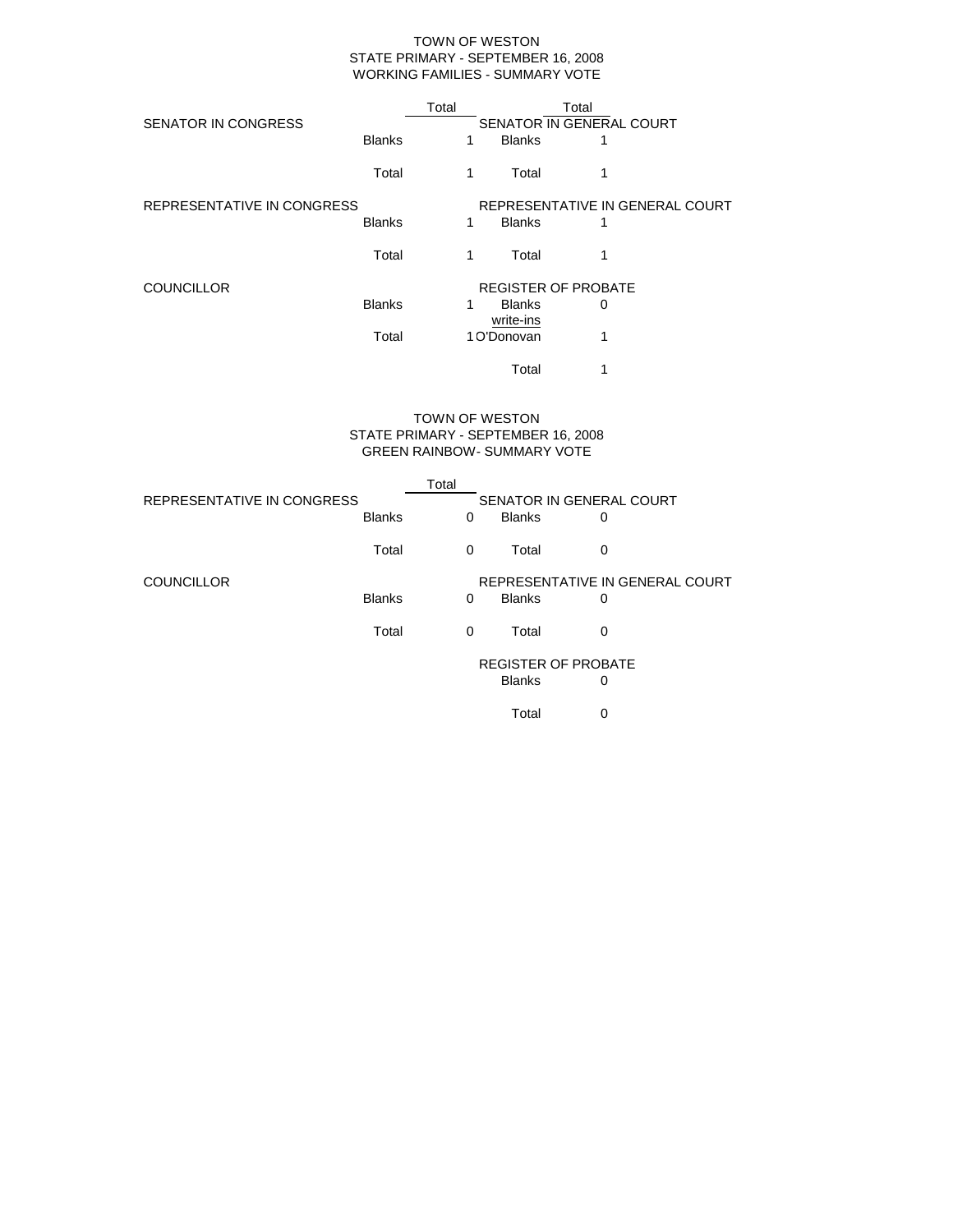### **STATE ELECTION November 4, 2008**

Pursuant to a warrant duly served, the State Election was held on November 4, 2008 in Precinct 1 - Parish Hall of the United Methodist Church of Weston located at 377 North Avenue; Precinct 2 - Basement of St. Peter's Church located at 320 Boston Post Road; Precincts 3 & 4 - Social Hall of St. Demetrios Greek Orthodox Church, 57 Brown Street.

The polls were open from 7:00 a.m. to 8:00 p.m.

The results of the State Election were as follows:

## TO THE OF THEFTON STATE ELECTION - Homelos 4,2000 FORAL REPORTS

|                                        | Total             |                    | <b>Table 1</b>                  |  |
|----------------------------------------|-------------------|--------------------|---------------------------------|--|
| ELECTORI OF FEDERAL AND VICE FELICULAR |                   | <b>COUNCILLOZ</b>  |                                 |  |
| طحطا                                   |                   | ولمري              | 1999                            |  |
| <b>Buiderin and Cartie</b>             | ۰                 | <b>Demany</b>      | - 444                           |  |
| <b>Burant Boot</b>                     | $\bullet$         | minisk             |                                 |  |
| McGalassod Falls.                      | 214               | <b>Surfacting</b>  | - 62                            |  |
| <b>Mellumsyand Clamachs</b>            | ٠                 | <b>Table 1</b>     | للانق                           |  |
| <b>Huderand Complet</b>                | ∙                 |                    |                                 |  |
| Olumnand Hotel                         | 3902              |                    |                                 |  |
| الانتقادة                              |                   |                    | GENATOR DI GENERAL COURT        |  |
| <b>Guibelog</b>                        | - 52              | منصالا             | - 400                           |  |
| <b>Total</b>                           | 600               |                    | <b>Rugo 3913</b>                |  |
|                                        |                   | <b>Marine 1720</b> |                                 |  |
| <b>SEN ATOR DI CONCRESS</b>            |                   | استقمت             |                                 |  |
| طحطا                                   | - 140             | <b>Geologicz</b>   | - 12                            |  |
| <b>Keep</b>                            | <b>All Street</b> | Total control      | لنازل                           |  |
|                                        | 2411              |                    |                                 |  |
| Badly<br>Unierrood                     | $\mathbf{w}$      |                    | ESPERIENTATIVE DI GENEEAL COURT |  |
| with Lin                               |                   | منصي               | nn                              |  |
| <b>Suitete</b>                         |                   | <b>Febru</b>       | <b>GM</b>                       |  |
| Total,                                 | <b>GMM</b>        | wale-tra           | $\mathbf{r}$ and $\mathbf{r}$   |  |
|                                        |                   | Guthelmg           | $\blacksquare$                  |  |
| EDEMONTATIVE DI CONCEMB                |                   |                    |                                 |  |
| طحطا                                   | -971              | <b>Total</b>       | 484                             |  |
| Makey                                  | - 313             |                    |                                 |  |
| Custophia                              | 청안                |                    | <b>EDISCHITZE OF PROBATE</b>    |  |
| with Lin                               |                   | منصى               | 260                             |  |
| <b>Guiledag</b>                        | - 11              | DeCabibitos —      | $\mathbf{r}$                    |  |
| Total.                                 | 600               | minim.             | $\blacksquare$                  |  |
|                                        |                   | Guthalog           |                                 |  |
|                                        |                   | Total,             | لأزلال                          |  |

### **QUESTION NO. 1:**

Do you approve of a law summarized below, on which no vote was taken by the Senate or the House of Representatives before May 6, 2008?

### **SUMMARY**

This proposed law would reduce the state personal income tax rate to 2.65% for all categories of taxable income for the tax year beginning on or after January 1, 2009, and would eliminate the tax for all tax years beginning on or after January 1, 2010.

The personal income tax applies to income received or gained realized by individuals and married couples, by estates of deceased persons, by certain trustees and other fiduciaries, by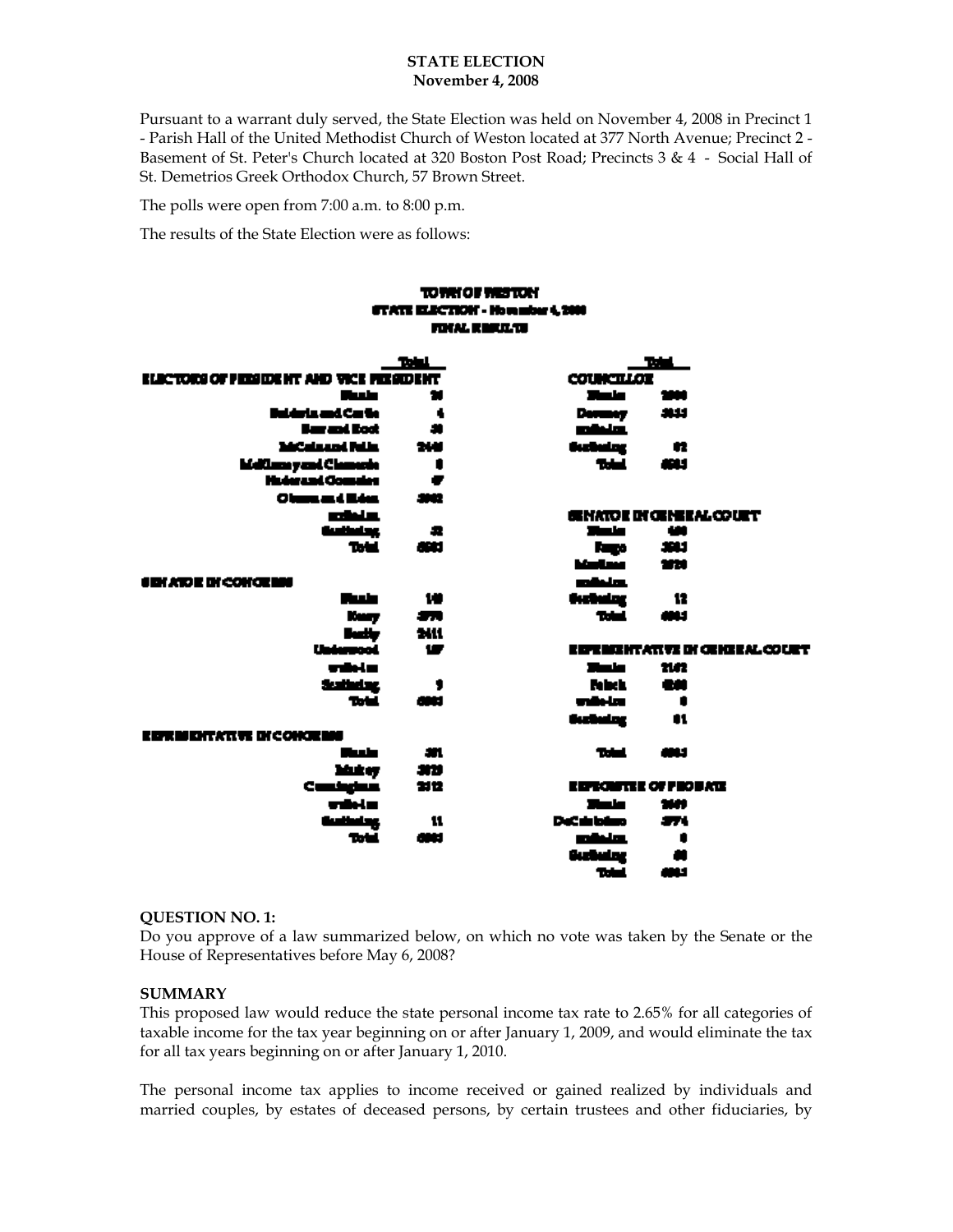persons who are partners in and receive income from partnerships, by corporate trusts, and by persons who receive income as shareholders of "S" corporations" as defined under federal tax law. The proposed law would not affect the tax due on income or gain realized in a tax year beginning before January 1, 2009. The proposed law state's that if any of its parts were declared invalid, the other parts would stay in effect.

**A YES VOTE** would reduce the state personal income tax rate to 2.65% for the tax year beginning on January 1, 2009, and would eliminate the for all tax years beginning on or after January 1, 2010.

**A NO VOTE** would make no change in state income tax laws.

**Yes: 2,370 No: 3,949 Blanks: 184** 

## **QUESTION NO. 2**

Do you approve of a law summarized below, on which no vote was taken by the Senate or the House of Representatives before May 6, 2008?

## **SUMMARY**

This proposed law would replace the criminal penalties for possession of one ounce or less of marijuana with a new system of civil penalties, to be enforced by issuing citations, and would exclude information regarding this civil offense from the state's criminal record information system. Offenders age 18 or older would be subject to forfeiture of the marijuana plus a civil penalty of \$100. Offenders under the age of 18 would be subject to the same forfeiture and, if they complete a drug awareness program within one year of the offense, the same \$100 penalty.

Offenders under 18 and their parents or legal guardian would be notified of the offense and the option for the offender to complete a drug awareness program developed by the state Department of Youth Services. Such programs would include ten hours of community service and at least four hours of instruction or group discussion concerning the use and abuse of marijuana and other drugs and emphasizing early detection and prevention of substance abuse.

The penalty for offenders under 18 who fail to complete such a program within one year could be increased to as much as \$1,000, unless the offender showed an inability to pay, an inability to participate in such a program, or the unavailability of such a program. Such an offender's parents could also be held liable for the increased penalty. Failure by an offender under 17 to complete such a program could also be a basis for a delinquency proceeding.

The proposed law would define possession of one ounce or less of marijuana as including possession of one ounce or less of tetrahydrocannibinol ("THC"), or having metabolized products of marijuana or TC in one's body.

Under the proposed law, possessing an ounce or less of marijuana could not be grounds for state or local government entities imposing any other penalty, sanction, or disqualification, such as denying student financial aid, public housing, public financial assistance including unemployment benefits, the right to operate a motor vehicle, or the opportunity to serve as a foster or adoptive parent. The proposed law would allow local ordinances or bylaws that prohibit the public use of marijuana, and would not affect existing laws, practices, or policies concerning operating a motor vehicle or taking other actions while under the influence of marijuana, unlawful possession of prescription forms of marijuana, selling, manufacturing, or trafficking in marijuana.

The money received for the civil penalties would go to the city or town where the offense occurred.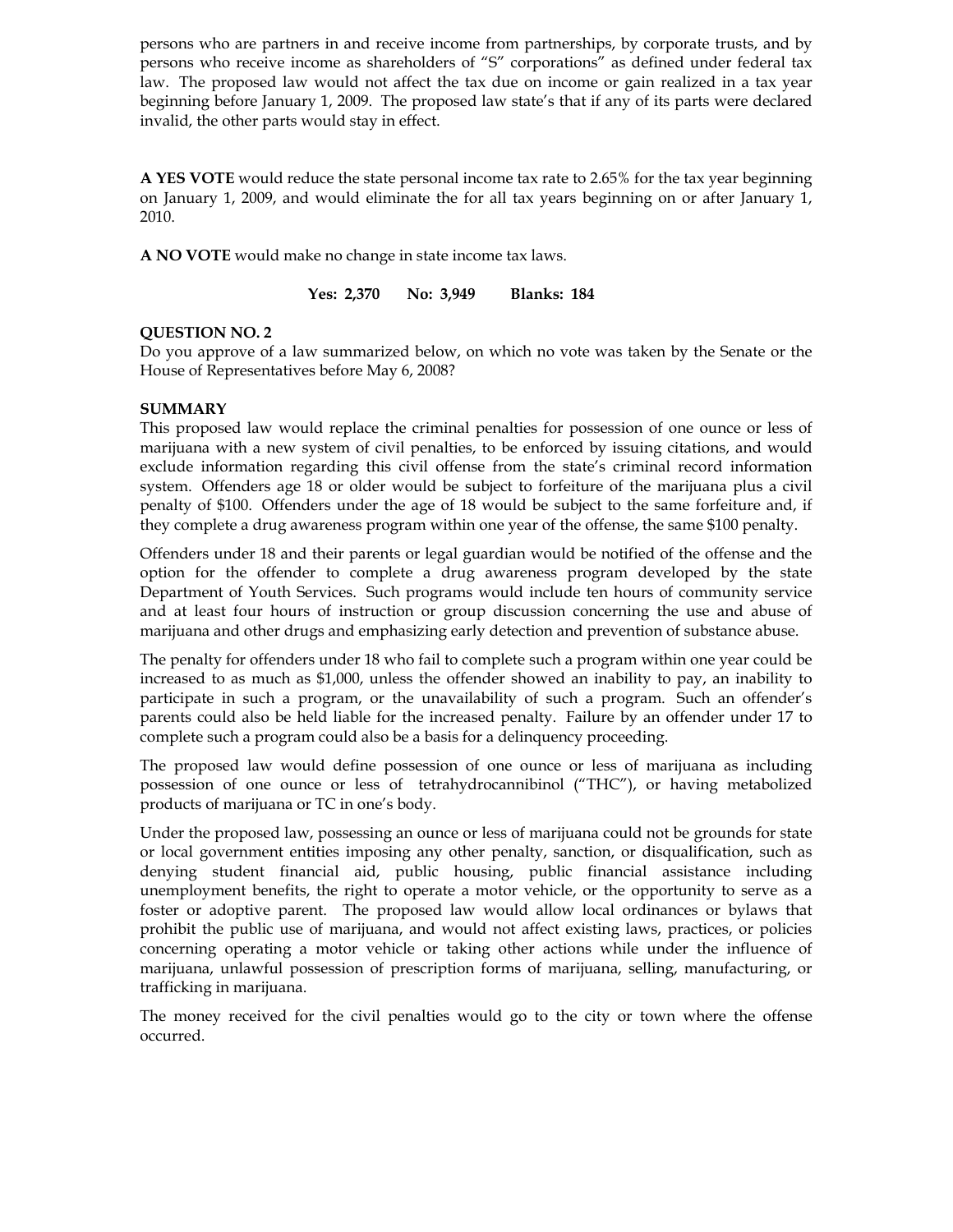**A YES VOTE** would replace the criminal penalties for possession of one ounce or less of marijuana with a new system of civil penalties.

**A NO VOTE** would make no change in state criminal laws concerning possession of marijuana.

**Yes: 4,245 No: 2,093 Blanks: 165** 

## **QUESTION NO. 3**

Do you approve of a law summarized below, on which no vote was taken by the Senate or House of Representatives before May 6, 2008?

## **SUMMARY**

This proposed law would prohibit any dog racing or racing meeting in Massachusetts where any form of betting or wagering on the speed or ability of dogs occurs. The State Racing Commission would be prohibited from accepting or approving any application or request for racing dates for dog racing. Any person violating the proposed law could be required to pay a civil penalty of not less than \$20,000 to the Commission. The penalty would be used for the Commission's administrative purposes, subject to appropriation by the state Legislature. All existing parts of the chapter of the state's General Laws concerning dog and horse racing meetings would be interpreted as if they did not refer to dogs.

These changes would take effect January 1, 2010. The proposed law states that if any of its parts were declared invalid, the other parts would stay in effect.

**A YES VOTE** would prohibit dog races on which betting or watering occurs, effective January 1, 2010.

**A NO VOTE** would make no change in the laws governing dog racing.

**Yes: 4,186 No: 2,112 Blanks: 205** 

### **QUESTION NO. 4**

Shall the state representative from this district be instructed to vote in favor of legislation to make the state Legislature a part-time legislative body with part-time pay and benefits? **Yes: 2,748 No: 2,214 Blanks: 1,541** 

## **SPECIAL TOWN MEETING December 1, 2008**

Pursuant to a warrant, duly served, Robert M. Buchanan, the Moderator called the Special Town Meeting to order at 7:30 p.m. in the auditorium of the Weston High School. The Moderator declared a quorum present and proceeded with the reading of the Warrant and the Return of Service.

The Moderator appointed tellers and swore them to their duties. Tellers in the Auditorium: David Hutcheson, Robert Anthony Nolan, Mary Horne and Sandra Prescott

### **ARTICLE 1: AMEND FISCAL YEAR 2009 OPERATING BUDGET**

Mr. Douglas Gillespie moved that the Town amend the following line items in the Fiscal Year 2009 Operating Budget adopted under Article 2 of the 2008 Annual Town Meeting as follows:

|                    | Changing From Changing To |              | Difference |
|--------------------|---------------------------|--------------|------------|
| School Department- |                           |              |            |
| <b>Salaries</b>    | \$25,555,150              | \$25,622,150 | \$67,000   |
| Reserve Fund       | \$460,000                 | \$552,000    | \$92,000   |

**The motion was voted unanimously**.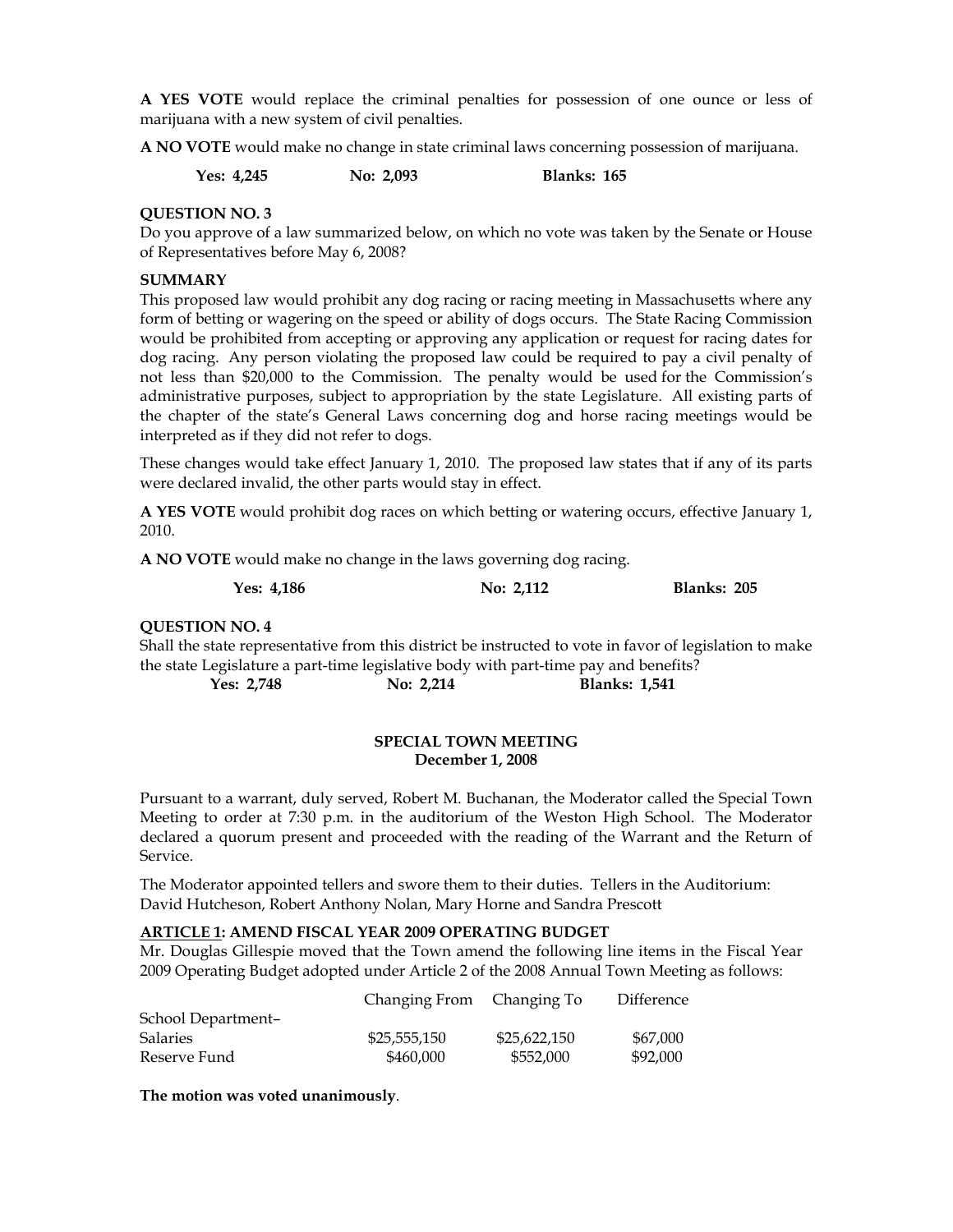## **ARTICLE 2: AMEND FISCAL YEAR 2009 WATER ENTERPRISE BUDGET**

Mr. Gillespie moved that this article that this article be passed over and so disposed of.

#### **The motion was voted unanimously**.

## **ARTICLE 3: APPROPRIATE FOR SCHOOL TECHNOLOGY**

Dr. Edward Heller, member of the School Committee, moved that that the Town appropriate \$300,000 for the purchase of computer networking hardware and other data communications equipment, and all incidental costs related thereto, to be spent under the direction of the School Committee, the money so appropriated to be raised by borrowing under the authority of M.G.L. Chapter 44, section 7, or any other enabling authority, and that the Town Treasurer, with the approval of the Board of Selectmen, be authorized to issue bonds and notes therefor.

Town Meeting members voiced concerns that the appropriation was being made at Special Town Meeting and not Annual Town Meeting and that the proposed technology plan was lacking in detail. Dr. Heller stated the items were capital items, not part of the operating budget; therefore the appropriation could be made at the Special Town Meeting, especially since the schools could not continue to defer replacement of the network switching equipment. Dr. Lee McCanne, Director of Technology, addressed Town Meeting members' questions regarding the appropriateness of the technology being chosen and whether or not the Schools had considered virtual terminals. The technology was appropriate for the schools, taking into consideration the buildings and the technology currently available, virtual terminals are being considered. Mr. Todd Joseph questioned the appropriateness of approving the monies before bids were received; Dr. McCanne explained that this motion appropriated monies only for Phase I of the Technology Plan, if the bids resulted in surplus monies, those monies would be used for Phase II; if the appropriations were less than the bids, then only part of Phase I would be completed. Mr. Joseph also inquired if the Five Year Technology Plan was available for review; Dr. McCanne said no, the Plan would not be available until after the bidding process was completed. Ms. Wendy Spector explained that unlike private industry, government entities needed to first appropriate monies before public bidding occurred, especially since bids would become "stale" between Town Meeting authorizations.

### **The motion was voted 2/3 majority as declared by the moderator.**

### **ARTICLE 4: APPROPRIATE FOR FIRE PUMPER TRUCK REPLACEMENT**

Mr. Michael Harrity moved that the Town appropriate \$400,000 for the purchase of departmental equipment for the Fire Department, and all incidental costs related thereto, to be spent under the direction of the Town Manager, the money so appropriated to be raised by borrowing under the authority of M.G.L. Chapter 44, section 7, or any other enabling authority, and that the Town Treasurer, with the approval of the Board of Selectmen, be authorized to issue bonds and notes therefor.

### **The motion was voted unanimously**.

### **ARTICLE 5: APPROPRIATE FOR OPEN SPACE – TREATMENT OF HEMLOCK TREES**

Mr. Brian Donahue moved that the Town appropriate \$25,000 for the preservation of open space under the Community Preservation Program, to be used for the treatment of hemlock trees on land under the jurisdiction of the Conservation Commission against infestation by the woolly adelgid, to be spent under the direction of the Town Manager, said sum to be transferred from the Community Preservation Fund balance.

Mrs. Wendy Spector asked if the Town would allow abutters to contribute or donate to the program so that hemlocks on private property would be able to receive the same treatment at Town rate. Mr. Donahue said the Town would look into that proposal but that private citizens would be able to receive rates that would not differ greatly from the Town's discounted rates.

### **The motion was voted unanimously**.